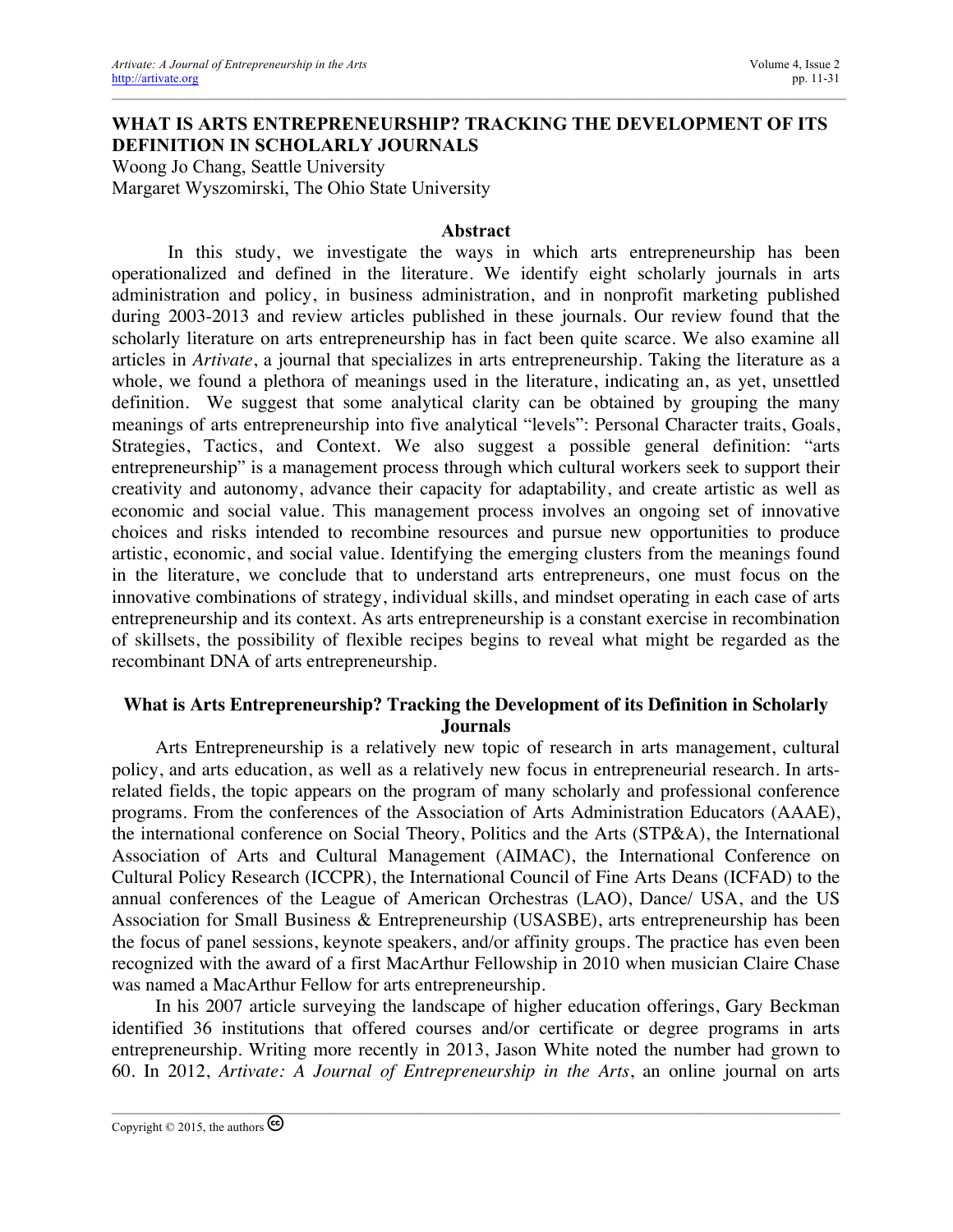entrepreneurship, was launched. In June 2014, the Society for Arts Entrepreneurship Education was established following its inaugural conference in Dallas. Clearly, the subject of arts entrepreneurship has become a hot topic. Thus, it is timely to explore how our understanding of the subject of arts entrepreneurship has developed. A significant component of the scholarly literature concerns arts entrepreneurship pedagogy. While we note these as part of the literature, we will not discuss them in detail—that is a subject for another article. Our focus is on the way in which literature has operationalized the concept of arts entrepreneurship, thereby presenting implicit definitions of the idea.

## **Identifying the Literature Pool**

To assemble a broad pool of relevant literature we chose to review all issues of selected journals that appeared regularly over the ten-year period between 2003 and 2013. This period was selected because 2013 was the most recent year for which online copies of the journals and their articles were downloadable from university library holdings and because scholars in arts administration broadly share the impression that the literature on arts entrepreneurship is steadily growing (e.g., Beckman, 2007; Beckman & Essig, 2012; Rentschler, 2003; Scherdin & Zander, 2011). Then we moved back ten years to 2003. As we discovered, moving back a decade brought us to a cluster of entrepreneurship articles that appeared in the leading arts management journals at the very beginning of the decade, likely reflecting the emergence of arts entrepreneurs in practice.

We identified major groups of regularly published scholarly journals. The first group, journals in the fields of arts administration and policy, was selected on the basis of published ranking and impact studies, specifically the assessment compiled by Ruth Rentschler and David Shilbury (2008), which was "the first internationally accepted ranking in the field of arts management" (Rentschler & Kirchner, 2011). This multidimensional rating survey identified 14 journals using 30 expert informants who ranked each journal according to four quality and knowledge use indicators. Four major journals in arts administration and cultural policy received top rating scores. These included the Journal of Arts Management, Law and Society, International Journal of Arts Management, International Journal of Cultural Policy, and Journal of Cultural Economics. We reviewed all articles published in each journal between 2003 and 2013 to identify those that dealt explicitly with entrepreneurship.

A second group of journals treated the subject of entrepreneurship from the perspective of business administration. These included the Journal of Business Venturing and Entrepreneurship Theory and Practice. Both of these received high rankings in the 2011 study by Dos Santos, Holsaple and Ye. In addition, we looked at the journal Creativity and Innovation Management, understanding that its explicit commitment to creativity (as can be seen in the journal's title and introduction) might make it focus particularly on arts entrepreneurship. We reviewed all articles published in these journals over the 2003-2013 decade and identified those that discussed entrepreneurship in a setting of the arts, culture, creativity, or any single artistic discipline (such as dance, music, opera, theatre, crafts, etc.).

Finally, two other likely publication outlets on arts entrepreneurship that are dedicated to nonprofit marketing were identified: Journal of Nonprofit & Public Sector Marketing and International Journal of Nonprofit & Voluntary Sector Marketing. Finding and building audiences is a leading subject of concern for arts managers and funders, and there is a stream of thinking in the field of arts management that implies marketing and entrepreneurship are closely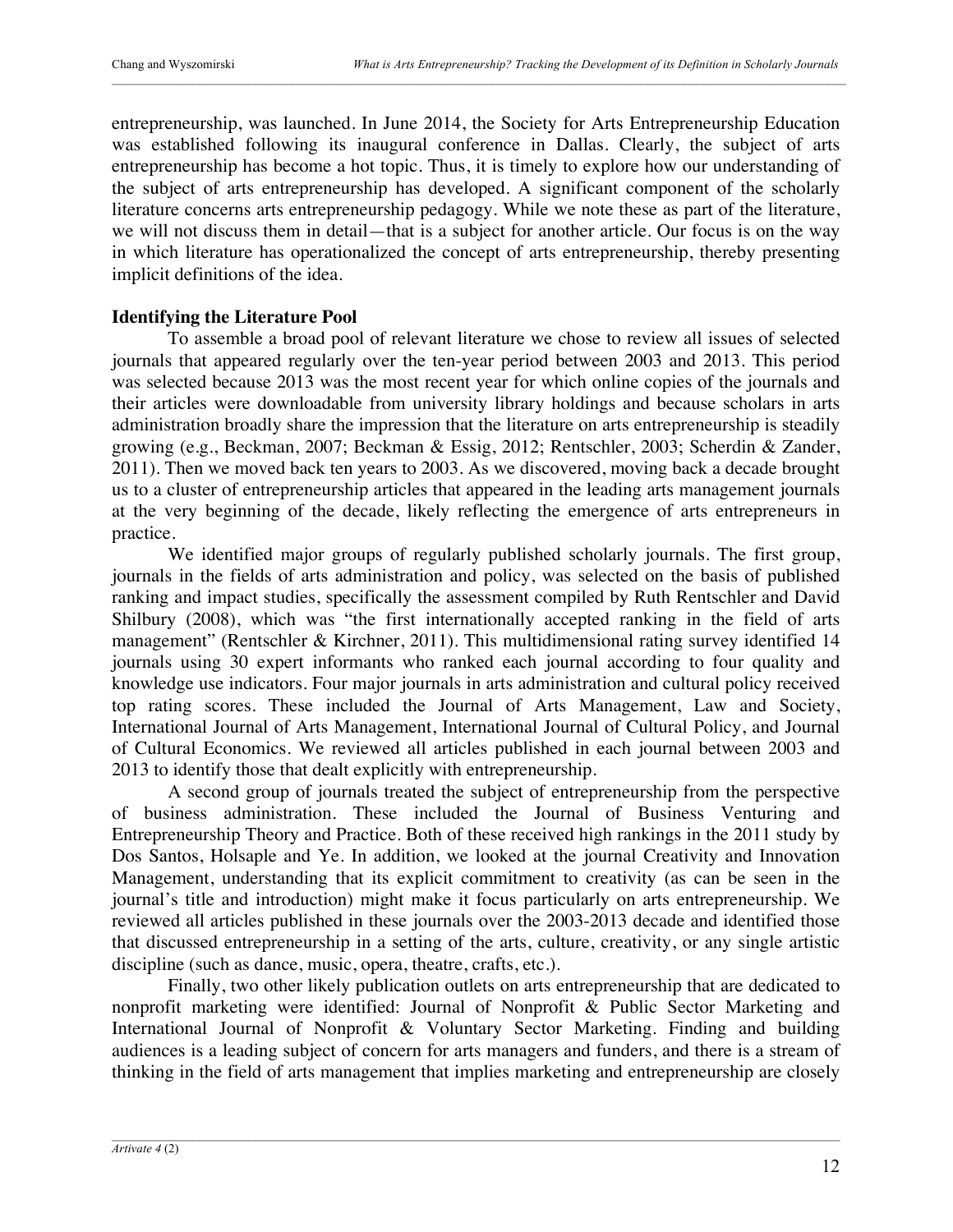identified with arts entrepreneurship. Therefore, we were particularly interested in the possible role of nonprofit marketing literature in the field of arts entrepreneurship.

Among the articles published in each of the journals between 2003 and 2013, we selected those that self-identified (thru either the title or abstract) an interest in arts entrepreneurship. We also did a keyword search within the articles to see whether any additional articles contained a discussion of entrepreneurship, even though it did not self-identify the topic as a focal interest.

In the next section, we report our findings from this review and present our analysis of the conceptual and definitional patterns displayed in the literature. A third section will then review all of the articles published in the recently established journal, *Artivate: A Journal of Entrepreneurship in the Arts*, and compare them with the inter-disciplinary literature.

### **A Decade of Interdisciplinary Arts Entrepreneurship Literature: A Plethora of Definitions**

The idea of arts entrepreneurship is widely regarded as a fairly recent phenomenon. What may have prompted the recent interest? A clue to an answer may be found in the unstable and changing environment in which the arts found themselves during the period under study. The decade between 2003 and 2013 was characterized by a number of macro-level changes that challenged established operating assumptions and practices of artists and arts organizations. Repeated economic disruptions destabilized the dynamics of cultural philanthropy. Marketing faced a need to adjust to demographic shifts that saw the age of established arts audience members increase even as the arts sought to reach younger and more diverse populations. Technological developments allowed audiences access to high quality arts experiences from their homes and social media revolutionized the ways in which arts marketing reached "born digital" generations. Meanwhile, the spread of the concept of the creative industries emphasized the economic scale and significance of arts, entertainment, and cultural activities. But this proved to be a double-edged sword: it increased policy pressure for stronger earnings performance in a globalizing marketplace, while also diminishing support for public subsidies for the fine arts. As we will see, all of these developments had a hand in the rise of arts entrepreneurship discourse particularly on the topics of change management and arts leadership, as well as new approaches to funding and marketing (Wyszomirski & Chang, 2012).

Nine journals were examined as plausible locations of literature on arts entrepreneurship:

- Four leading Journals in arts management and arts/cultural policy
- Three leading journals in the general management field specializing in entrepreneurship
- Two leading journals in nonprofit, voluntary, or public-sector marketing

Table 1, following, summarizes the findings from this review.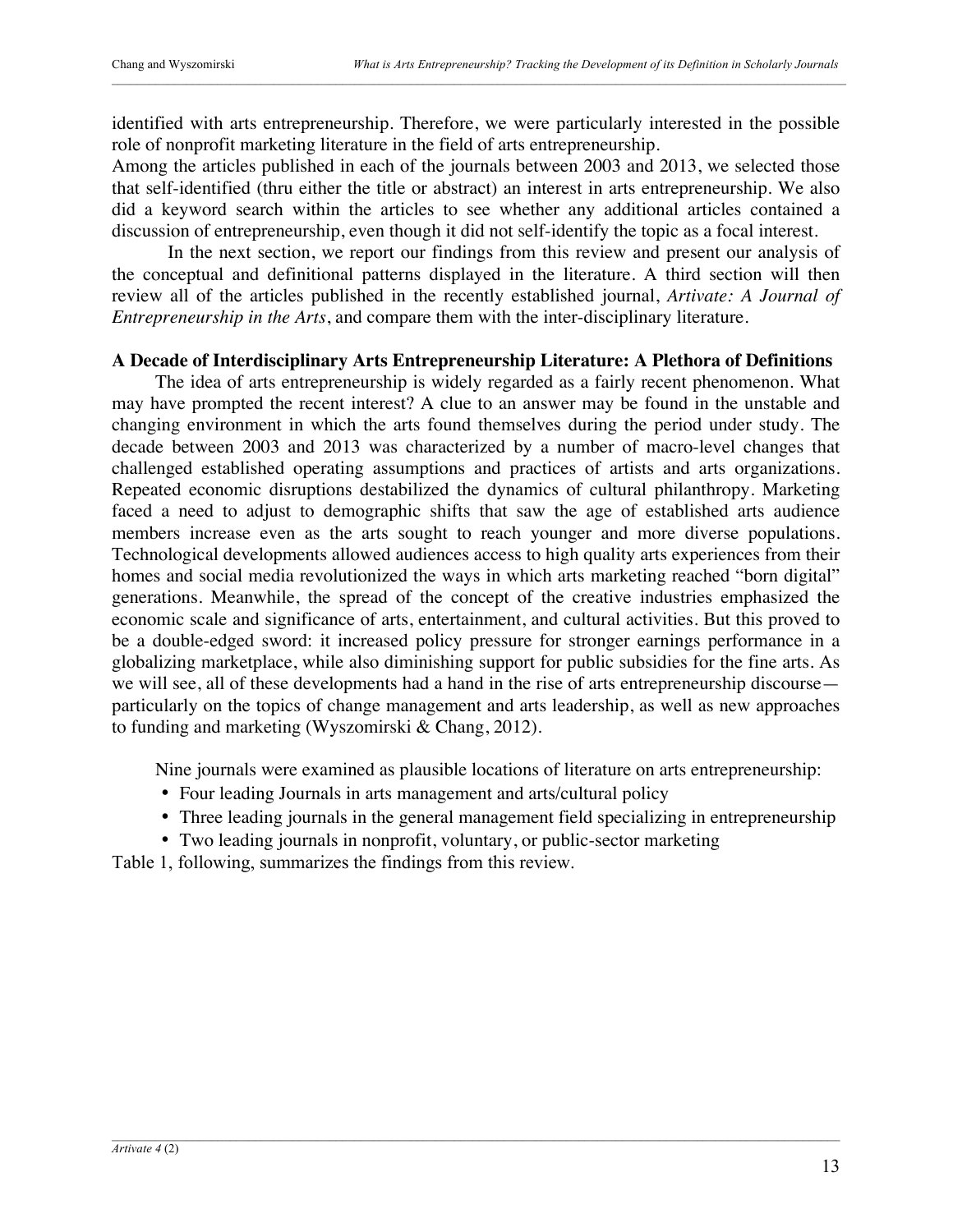| Journal                                                            | Total # of<br><b>Articles</b><br><b>Published</b><br>during 2003- | # of Articles on<br><b>Arts</b><br>Entrepreneurship | % of Articles on<br><b>Arts</b><br><b>Entrepreneurship</b> |  |  |
|--------------------------------------------------------------------|-------------------------------------------------------------------|-----------------------------------------------------|------------------------------------------------------------|--|--|
|                                                                    | 2013                                                              |                                                     |                                                            |  |  |
| <b>Arts Management &amp; Policy Journals</b>                       |                                                                   |                                                     |                                                            |  |  |
| Journal of Arts Management,<br>Law, and Society                    | 218                                                               | $10 (+2$ educ)                                      | $4.59\% (5.50\%)$                                          |  |  |
| International Journal of Arts<br>Management                        | 203                                                               | 6                                                   | 2.96 %                                                     |  |  |
| Journal of Cultural Economics                                      | 169                                                               | 1                                                   | 0.59%                                                      |  |  |
| International Journal of Cultural<br>Policy                        | 300                                                               | $\overline{4}$                                      | 1.33%                                                      |  |  |
| <b>Entrepreneurship Journals</b>                                   |                                                                   |                                                     |                                                            |  |  |
| Journal of Business Venturing                                      | 463                                                               | $\overline{2}$                                      | 0.43%                                                      |  |  |
| Entrepreneurship Theory and<br>Practice                            | 432                                                               | $\overline{2}$                                      | 0.46%                                                      |  |  |
| Creativity and Innovation<br>Management                            | 267                                                               | $\overline{2}$                                      | 0.75%                                                      |  |  |
| <b>Nonprofit Marketing Journals</b>                                |                                                                   |                                                     |                                                            |  |  |
| Journal of Nonprofit and Public<br><b>Sector Marketing</b>         | 203                                                               | $\boldsymbol{0}$                                    | 0%                                                         |  |  |
| International Journal of Nonprofit<br>& Voluntary Sector Marketing | 312                                                               | $\overline{2}$                                      | 0.64%                                                      |  |  |

*Table 1*. Journal and Article Pool Reviewed

# **Journals in Arts Management and Arts/Cultural Policy**

The four arts management/cultural policy journals contained a total of 890 articles (excluding book reviews, issue introductions, and tributes to individual scholars). Of these, only 19 (+2) presented research and analysis focused on arts entrepreneurship.

*The Journal of Arts Management, Law and Society* (*JAMLS*) was established in 1969 as the *Performing Arts Review*. In 1982, it changed its name to the *Journal of Arts Management and the Law*; then in 1992, the title was amended to become the *Journal of Arts Management, Law and Society*. Its long publishing history makes *JAMLS* the oldest scholarly journal in the field of arts management and art/cultural policy. In the decade between 2003 and 2013, 218 articles were published in *JAMLS,* of which only ten treated the subject of entrepreneurship and the arts from a conceptual and/or definitional perspective. This represented only 4.59% of the total (an additional two articles discussed the teaching of arts entrepreneurship).

Ruth Rentschler edit the Fall 2003 issue, focused on the exploration of arts and entrepreneurship. Renthschler was the head of the Dowater School of Management and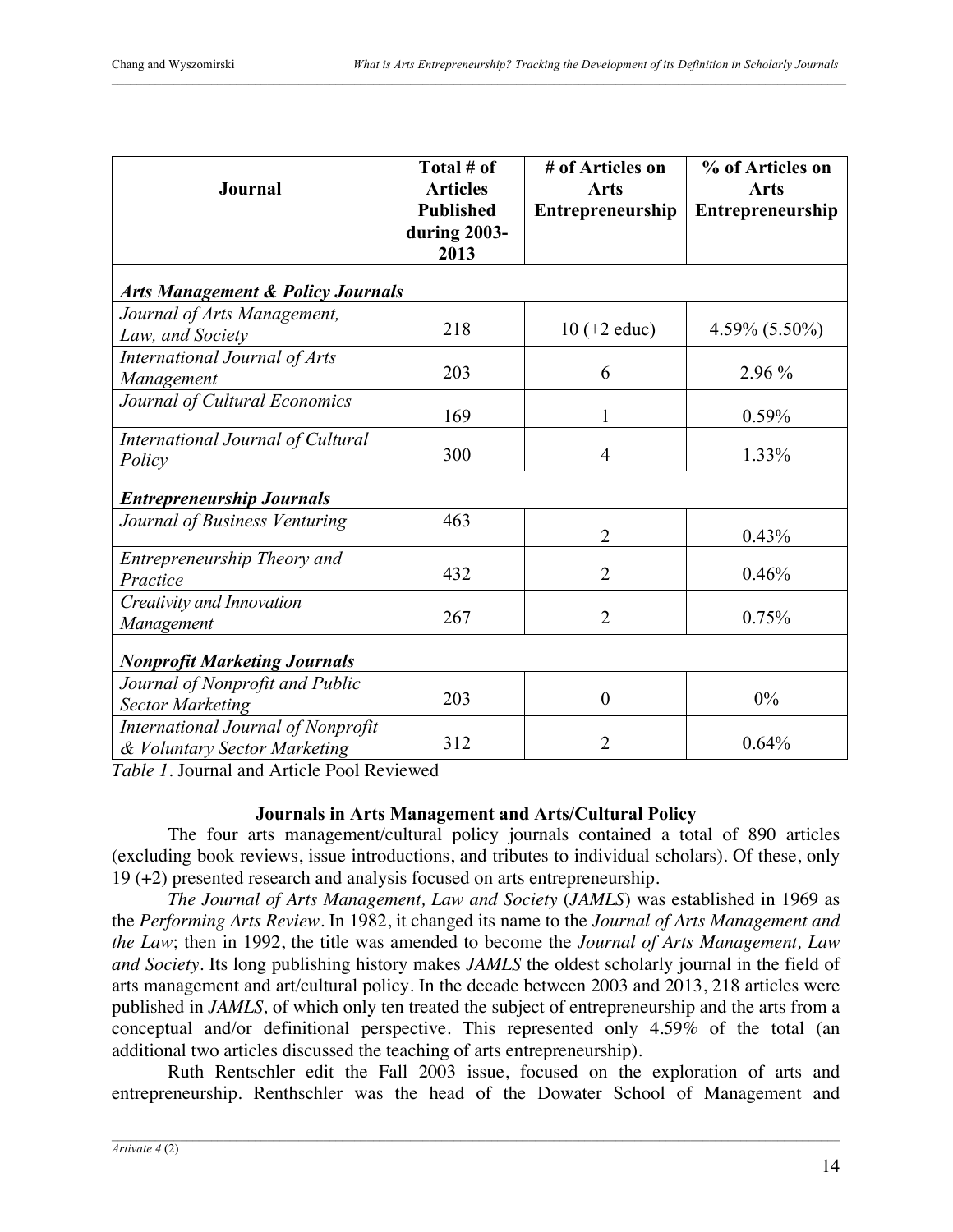Marketing at Deakin University in Melbourne, Australia. She was also the acting head of the Center for Leisure Management Research. Thus, she brought a business management and marketing perspective to the study of arts management. Even more to the point, Rentschler had published a book, *The Entrepreneurial Arts Leader,* in 2002, which focused on cultural policy entrepreneurship in response to changes and challenges in government funding of the arts in a number of countries across the globe. In her introduction to the Fall 2003 issue of *JAMLS*, Rentschler spoke of the desire to contribute to the development of broad theoretical perspectives and declared the topics of entrepreneurial leadership and entrepreneurial organizations as innovations in relating to a changing marketplace. The articles included in the Fall 2003 issue of *JAMLS* discussed small for-profit and nonprofit arts organizations, as well as "how arts leaders have managed in a complex and changing environment, while struggling to apply new ways of performing human work in a service industry" (Rentschler, 2003, p. 163). The articles ranged widely, sought to contextualize entrepreneurship and the arts with regard to cultural policy, cultural leadership, cultural value, nonprofit development, leisure activities, and networking theory. In short, many conceptual and implementation tools that would come to characterize the arts entrepreneurship literature were introduced in this 2003 special issue.

The Fall 2003 issue of *JAMLS* clearly demonstrated that scholarly interest in arts entrepreneurship at this time was regarded primarily as a form of leadership, the ability to manage the recombination of basic organizational functions (such as marketing and funding) in the face of contextual change, and as a demonstration of policy entrepreneurship. As such, these articles built on two earlier experiments in studying entrepreneurship and the arts – studies by Paul DiMaggio (1982) and Margaret Wyszomirski (1987). DiMaggio's article, "Cultural Entrepreneurship in Nineteenth Century Boston," was concerned with formative organizational leadership at the Boston Symphony Orchestra and the Boston Museum of Fine Arts. It raised concerns with new organization formation, with cultural leadership, and with manipulating both financial and artistic resources in new ways. Alternatively, Wyszomirski's study of NEA Chair Nancy Hanks appeared as a case study chapter in an edited book on policy entrepreneurship and leadership innovation in the public sector. It was essentially a case study of policy opportunity spotting and new ways of organizing and directing advocacy (which could be regarded as a form of policy marketing).

Thus, the 2003 *JAMLS* issue introduced an international and broadly descriptive definition of arts entrepreneurship. The articles in the 2003 issue dealt with many facets of the concept. These included arts consumption patterns and competition (Burton, 2003); leadership and regional cultural development (Radbourne, 2003); managing a mixed funding system for arts organizations in the U.S. (Mulcahy, 2003); "unraveling" the multiple value propositions of arts organizations (Geursen & Rentschler, 2003); music industry networks (Jackson & Oliver, 2003); and arts policy leadership in the public sector (Thompson, 2003). Furthermore, the Jackson and Oliver article linked music networks to the interest in the creative industries that spread out from the UK.

After the Fall 2003 special issue, entrepreneurship and the arts disappeared from *JAMLS* until a Summer 2007 article by Gary Beckman explored the teaching of arts entrepreneurship in higher education. Beckman reported a diversity of curriculum and programmatic approaches indicating a weak conceptual foundation amidst growing administrative and student interest. Somehow in the years between 2003 and 2007, arts entrepreneurship had developed from a small research interest to a much talked about topic among deans of schools of the arts. Beckman attributes this interest to "a response to poor professional outcomes, accountability pressures, and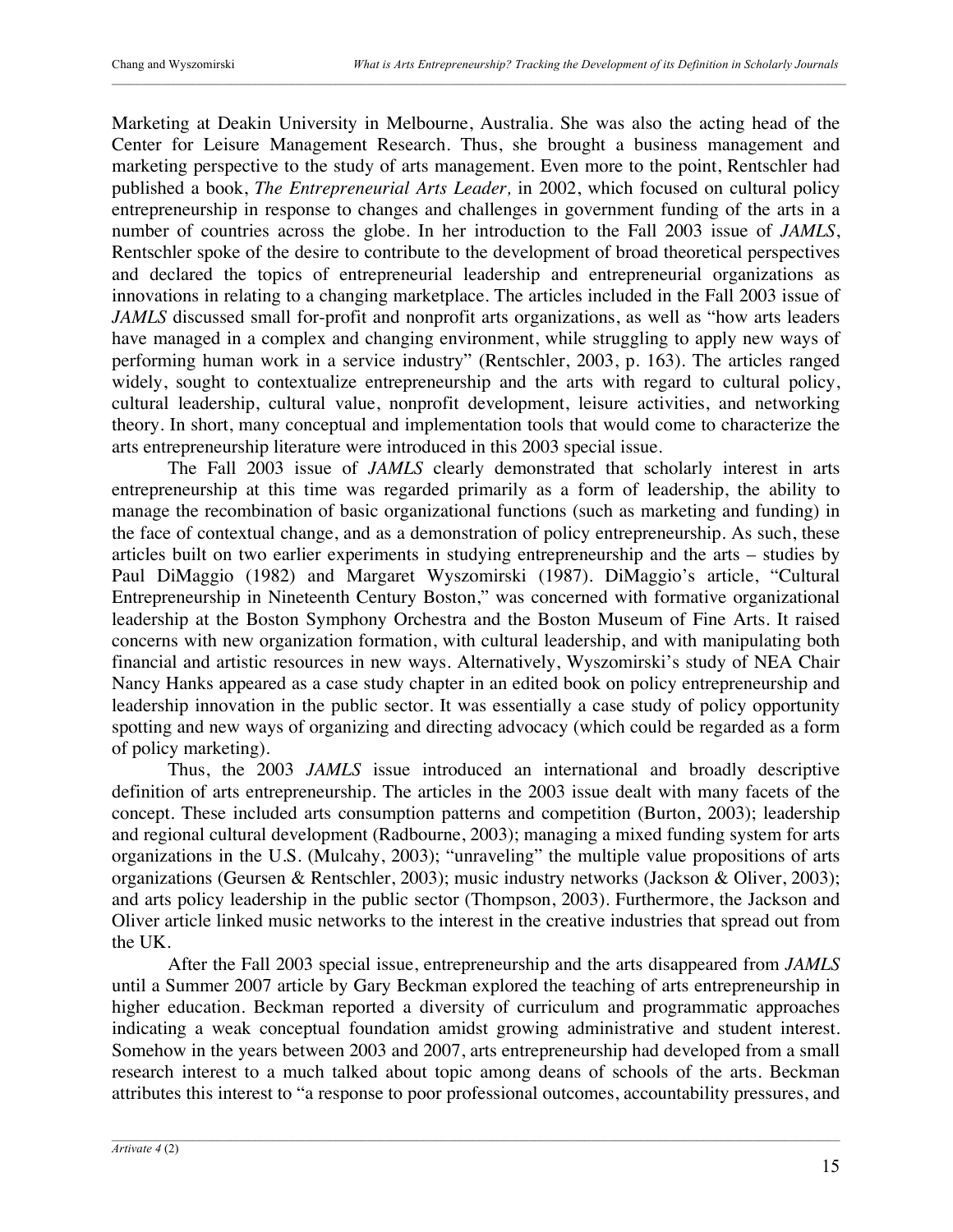the potential for meaningful community engagement [that led to] the development of innovative career strategies for arts students" (p. 88). Thus, Beckman returned to the concept of entrepreneurship as finding new ways to foster success and new expectations regarding what constitutes success in arts education and the professional preparation of artists. Significantly, Beckman noted that "there is no consensus on an accepted definition of entrepreneurship in an arts context . . . and that the subject arouses resistance among many arts administrators and artists from a belief that entrepreneurship represents solely a path toward monetary success at the expense of art" (p. 94).

Between 2009 and 2012, five other articles appeared in *JAMLS* that touched on arts entrepreneurship. In Winter 2009, Aleksandar Brkić published "Teaching Arts Management," identifying four approaches to teaching arts management, one of which was arts entrepreneurship. Thus, Brkić's article falls outside the scope of our current interest, since it is concerned with pedagogy rather than research-based conceptualization and definition. However, his inclusion of entrepreneurship as one of four main approaches to arts management is indicative of how arts entrepreneurship has become a commonly discussed topic in the field. In Spring of 2009, Pier Luigi Sacco and colleagues discussed fostering local entrepreneurship as a key dimension of local cultural development strategy. While the article also discussed the importance of networking, entrepreneurship was treated largely as a development tool for the local creative economy, rather than a leadership or innovation approach in its own right. In 2010, Christoph Behnke presented a case study of a German Swiss curator of contemporary art in the 1960s, arguing that curators could be cultural entrepreneurs. Behnke's idea of entrepreneurship emphasized the ability to recombine political, economic, and aesthetic components in a new way to navigate a period of significant change. He also identified an entrepreneurial tactic in the way rhetoric and symbols are used, which suggested marketing. In 2011, Steven Preece (2011) brought up performing arts entrepreneurship (PAE) as a disciplinary micro-culture in the arts. He argues that PAE deserves its own theoretical treatment in the literature. Incorporating concepts of "The Performing Arts Event Cycle" and the "Performing Arts Value Chain," the author addressed fundamental questions within the PAE subfield such as why, where, and when PAE takes place. Finally in 2012, Angela Besana presented an analysis of symphony managers as creative entrepreneurs in the sense of constantly finding new approaches to marketing and fundraising. Besana's (2012) article provided an interesting discussion of the entrepreneurial tactics of finding new sources of funding as well as new ways of finding and connecting to markets. However, it did not really present an entrepreneurial analysis. Rather, it labeled orchestra managers as creative entrepreneurs, without clearly defining what this means or how it differs from administrative management.

Additionally, of the six articles that appeared in *JAMLS* between 2007 and 2013, only one dealt with conceptual and/or definitional issues: the Behnke case study. Two (Brkic and Beckman) discussed entrepreneurship with a focus on teaching arts management and pedagogy. Preece's article (2011) was focused on the new venture creation aspect of entrepreneurship. Two other articles (Sacco, et al. and Besana) essentially labeled certain activities as "entrepreneurial," but did not distinguish them either conceptually or definitionally.

*The Journal of Cultural Economics (JCE)* is another well-established publication in the field of arts management and arts/cultural policy, having started in 1977. A review of the 169 articles that appeared in the decade between 2003 and 2013 revealed only one relevant article, "The Cultural Entrepreneur and the Creative Industries: Beginning in Vienna" by Swedberg (2006), which deals with the definitional and conceptual origins of entrepreneurship as presented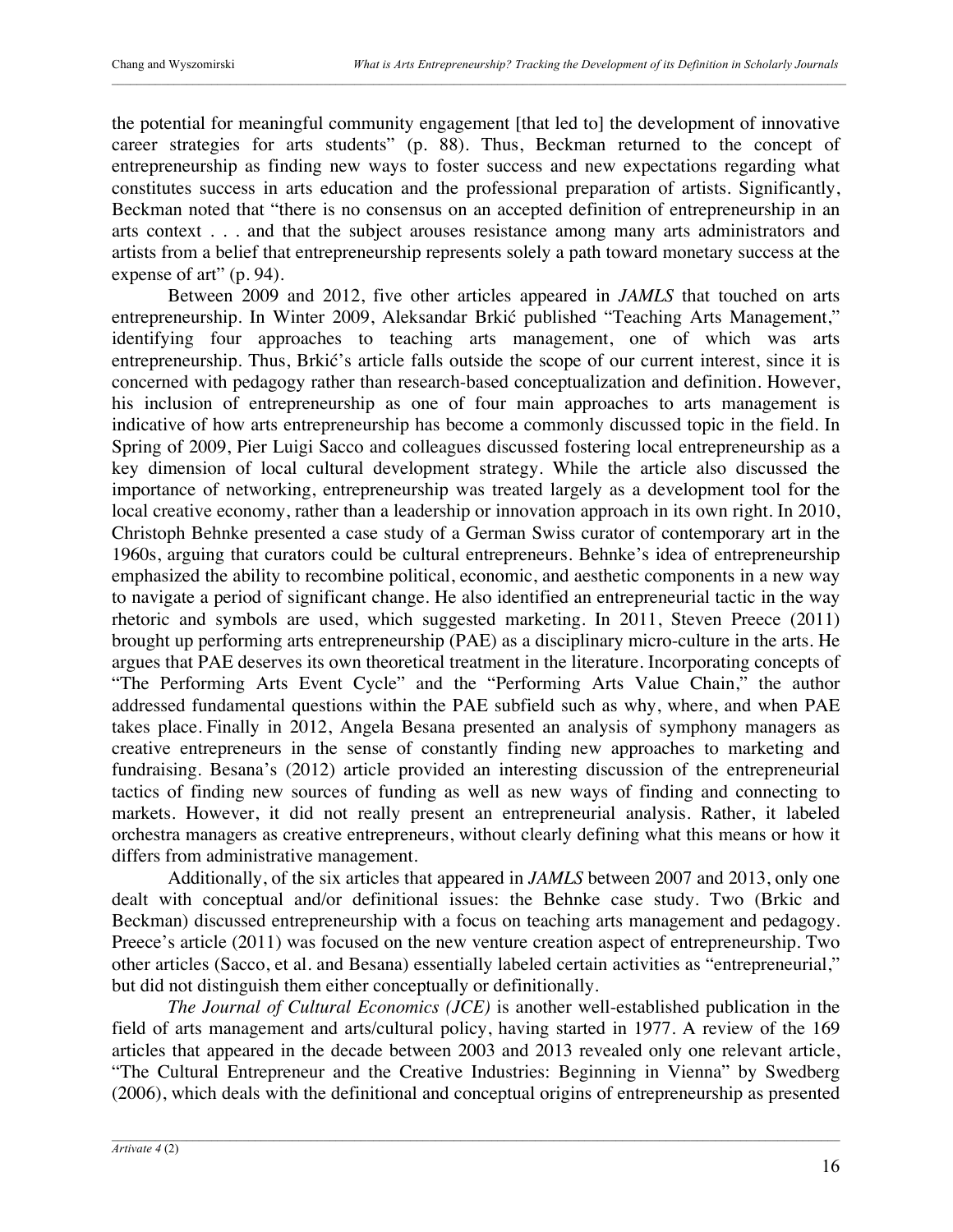by Joseph Schumpeter, that also considered how he applied this discussion to the arts (Swedberg, 2006). This lone article seems to suggest that while cultural economists might regard arts entrepreneurship as a topic within economic theory, they seem less likely to consider it as a subject for economic analysis.

*The International Journal of Arts Management (IJAM)* published its first issue in the Fall of 1998 with a mission to improve information exchange and learning between arts managers and academic researchers who were also preparing future generations of arts managers in a growing number of academic programs (Colbert, 1998). During our review period, six articles appeared discussing arts entrepreneurship: two were focused on arts marketing (one of arts organizations and the other of individual artists); another two were concerned with organizational leadership and change management; and each of the two final articles either discussed opportunity spotting to develop innovative types of arts and business relationships or the role of education in preparing musicians for careers as freelancers and in creating start-ups.

In Winter 2003, Des Griffin published an article about museum leaders as possible entrepreneurs. Des Griffin painted a backdrop of extensive change both in the environment surrounding museums and in the transformation of museums from "predictable, preachy, whitewalled and academic institutions into more engaged, educational, and entrepreneurial organizations committed to building audiences as well as collections" (2003, p. 5). As a result of these changes, Des Griffin argued, museum leaders have faced growing expectations to act as "superior change managers." Such entrepreneurialism is held to mean "an increasing focus on [their] audiences and on the generation of revenue from beyond the realm of traditional sources" (p. 5). Later, Des Griffin reinforced the financial connotation, arguing that any distinction between entrepreneurship and innovation has to do with the implication that entrepreneurship involves generating money. He pointed out that this produces the expectation that museum managers "[do] more with less or generat[e] more revenues from outside government (or other traditional) sources" (2003, p. 10). He finished with a critique of "the wrong-headedness of a focus on the entrepreneurial business model and on efficiency."

Later in 2003, *IJAM* editor Francois Colbert explored entrepreneurship and leadership in marketing the arts. The focus on marketing addressed a common concern of entrepreneurs: finding new ways to approach and appeal to new markets/audiences. Colbert drew on a broad base of marketing knowledge to argue that marketing the arts has particularities that differ from other products. It is product-focused, yet the product does not exist to fulfill a market need. The established arts market is distinctive and limited, yet diversifying it is an important element of leadership. Getting children interested in the arts is "crucially important" (Colbert, 2003, p. 34). Entrepreneurship in arts marketing seems to require using common marketing tools such as branding, marketing both products and experiences, forging closer community ties, improving the level of customer service, and strengthening data collection and processing through new technology use. Thus, for Colbert, adapting and recombining well-known marketing tactics to the particularities of the arts market was the hallmark of arts entrepreneurship. In contrast, we see arts marketing as a key entrepreneurial tactic rather than the entire concept.

Ian Fillis expanded on the perspective of marketing as entrepreneurship in his 2004 article on "The Entrepreneurial Artist as Marketer: Drawing from the Smaller Firm Literature" published in *IJAM.* The focus is on individual artists and artists working as owners of small businesses or as sole proprietors. Heretofore, much of the arts entrepreneurship literature has tended to look at arts organizations as the context in which entrepreneurship is practiced. Fillis launched a broad critique of conventional marketing strategies as being too logical, too linear,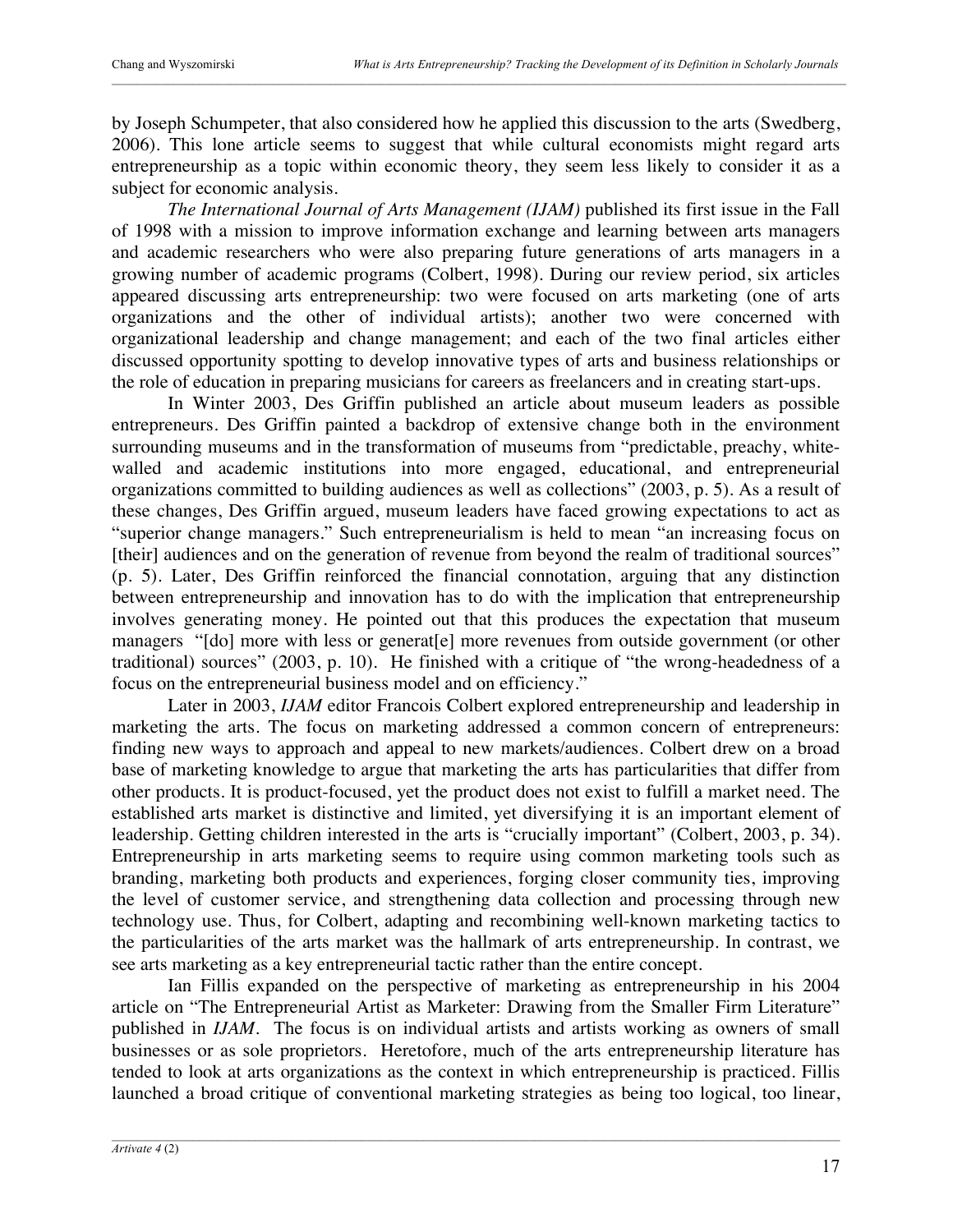and too uncreative (2004, p. 12). In seeking more creativity in marketing in general, Fillis also argued for more creativity and new approaches in arts marketing in particular. By looking at small and midsized enterprises (SMEs), rather than large organizations, he linked into the idea that entrepreneurship is critical to new and small firms. Furthermore, new and small firms have more flexibility and can adapt to change quickly. They also rely on extensive networking, including more personalized customer relations, and may be more creative in spotting opportunities. Here, Fillis alerted the arts manager as well as the individual artist not only to the marketing/entrepreneurship "interface," but also to a set of elements that included effective marketing, artistic creativity, and small arts enterprises. This conceptualization of arts and entrepreneurship is broader than seen elsewhere in the literature of this decade, but its innovativeness was masked by treating entrepreneurship simply as "marketing" as it was assumed to represent the full picture of the concept.

Finally, in her article, "Arts, Culture and Business: A Relationship Transformation, a Nascent Field," Bernadette McNicholas (2004) explores various forms of cultural entrepreneurship to examine the evolution of arts and business relationships from arts sponsorships (which she claims are outdated) to different types of strategic arts and cultural partnerships and various forms of cultural entrepreneurship, as illustrated by a framework of types of arts and business relationships. The author concludes that arts/culture and business relationships now act as on-the-edge-innovation systems and dynamic complex adaptive relationship systems, offering unique opportunities and powerful economic advantages for business and communities in the  $21<sup>st</sup>$  century. Note that McNicholas (2004) and other authors in *IJAM* use the term, "cultural entrepreneurship" rather than "arts entrepreneurship." This may be because *IJAM* is more Europe-centric (as well as Canada and Australia) where the term "culture" is used more interchangeably with the term "art," and, therefore, the term "cultural management" is used far more frequently to refer to "arts management" than is done in the United States.

Just like *JAMLS*, after 2003-2004, articles selected and published by *IJAM* seldom focused on entrepreneurship. However, discussions of the subject could be found in articles about specific case studies or regional studies, such as in "Martin Revheim, Blå and the Kongsberg Jazz Festival: Suksess Need Not Be Translated" (2006) by Stéphane Vigneault, Bernard Chassé, and Laurent Lapierre. This case study examines the work of Martin Revheim, director of Norway's very successful Kongsberg Jazz Festival, since 2002. Entrepreneurship in this article is discussed as a form of leadership.

Andrea Hausmann (2010) again touches on the educational problems for arts entrepreneurship. In her article "German Artists Between Bohemian Idealism and Entrepreneurial Dynamics: Reflections on Cultural Entrepreneurship and the Need for Start-Up Management," Hausmann explores contextual factors in cultural entrepreneurship in Germany, especially focusing on start-up arts organizations. Acknowledging the problems with the longterm economic success of start-ups in the German cultural sector, she finds the existing system of music education in Germany to be inappropriate for young artists who will soon engage in freelance life or in the management of start-ups to be inappropriate.

Thus, while *IJAM* published six articles on arts entrepreneurship during the decade under review, the term "entrepreneurship" was largely treated as an asserted, descriptive label and therefore escaped clear definition either conceptually or operationally.

*The International Journal of Cultural Policy (IJCP),* formerly known as *The European Journal of Cultural Policy,* was first published in 1994, and renamed in 1997. The *IJCP* focuses on exploring the meaning, function, and impact of cultural policies. It discusses "culture" as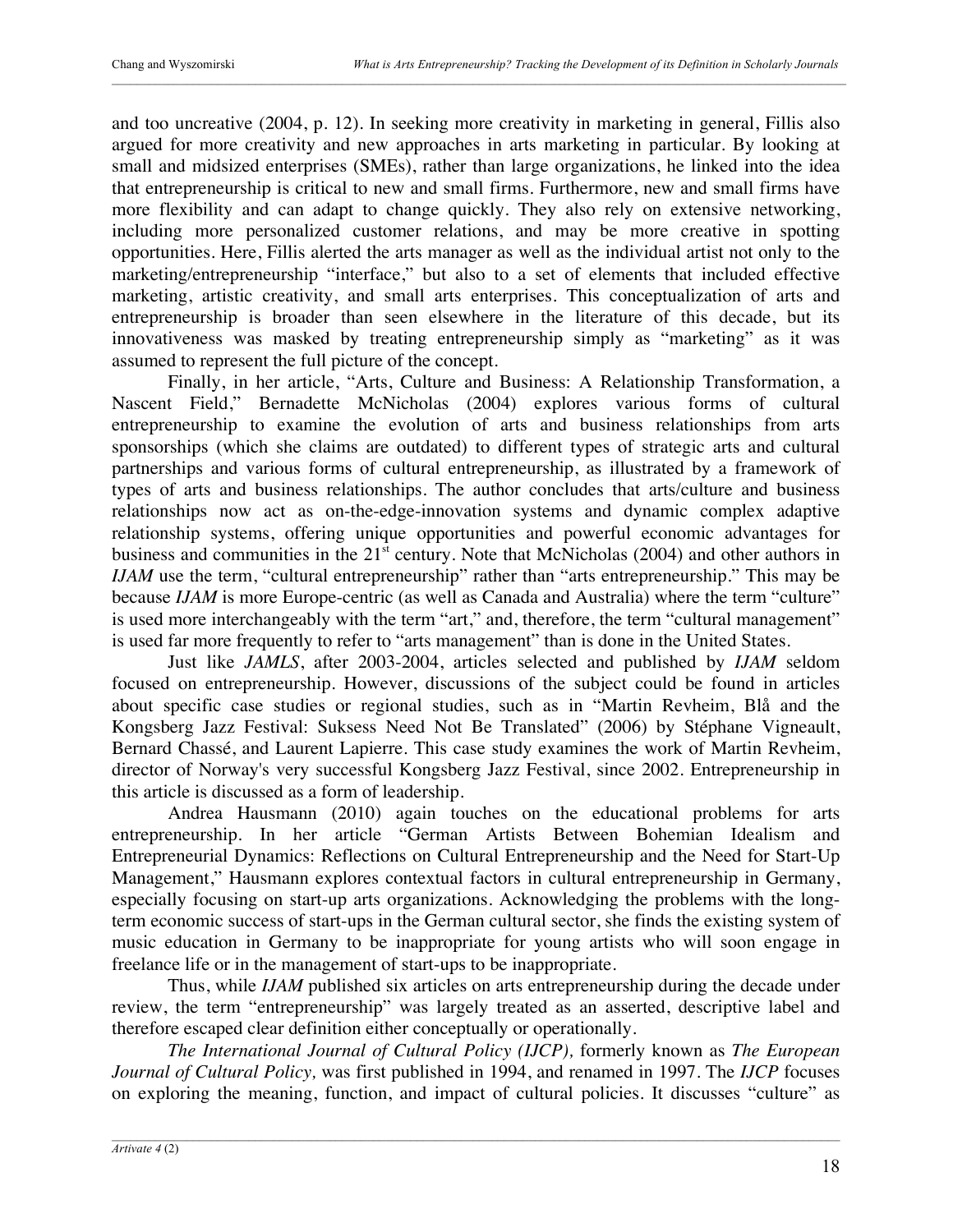symbolic communication related to policy at any level rather than a way of life. In the decade between 2003 and 2013, 300 articles were published in *IJCP*, of which four treated the subject of entrepreneurship and the arts, representing only 1.33% of the total number of articles.

The following articles draw attention to various forces of change as prompting a turn toward entrepreneurship in the arts. As such, they point to the importance of context and to a need to improve change management. Among the changes discussed in Andrea Ellmeier's article, "Cultural Entrepreneurialism" are "the 'marketisation' of culture and the 'culturalisation' of the market" (Ellmeier, 2003, p. 5) – that is, the meeting point of market and culture. To respond to these concurrent processes of change, the author calls for "cultural entrepreneurialism" (which we term "arts entrepreneurship" in this review) and observes a transition from "cultural worker" to "cultural entrepreneur" in the creative sector. Ellmeier recognizes new job profiles emerging in the creative cultural sector that fundamentally alter the image of artists and creators into cultural entrepreneurs who earn their living from their various micro-enterprises. In response to these changes, Robert Hewison, in his article "The Crisis of Cultural Leadership in Britain" (2004), calls for new forms of leadership driven not by market values, but by the social and public good. As he examines cultural leadership, he sees that relational cultural leaders, who work with and through others, will be of more value in the future, rather than transformational or transactional leaders. Cultural leadership driven by the social and public good stretches the concept of arts entrepreneurship beyond the sustainability of artists and arts organizations and extends it to also produce social and public benefits that help to sustain civil society.

In the process of change management, the following two articles question the general description of entrepreneurship as a form of "creative destruction" and, instead, suggest that arts entrepreneurship might emphasize "creative adaptation." For instance, in "Manageable Creativity," Chris Bilton (2010) notes how creativity in both theory and practice has become a "manageable" rather than a "destructive" concept. The structural model of creativity emphasizes the systems and infrastructure of an individual's creativity, rather than that individual's raw talent and the pure content of his or her creation. However, this approach overlooks the unpredictability of artists and their creations, posing an inevitable oxymoron – the belief that the creative process *can* be "managed" and held to a "structured" system through policy, even as its practitioners and products remain unpredictable by nature. In their article, "Management Skills for Artists: 'Learning by Doing'?" (2011), Christine Bauer, Katharina Viola, and Christine Strauss also consider the shift in the perception of creativity from being "destructive" to being "manageable" and the shift from transformational to relational leadership. Consequently, they problematize the current training for artists that reflects on those shifts and call for more entrepreneurial education that includes business-related content for career development for artists.

## **Journals in the General Management Field Specializing in Entrepreneurship**

Studies regarding the arts and arts organizations have also been scarce in business journals that focus on entrepreneurship. Between 2003 and 2013, the entrepreneurship journals (*Journal of Business Venturing*, *Entrepreneurship Theory and Practice*, and *Creativity and Innovation Management*) that we reviewed contained a total of 1,162 articles (excluding book reviews, issue introductions, and tributes to individual scholars). Of these, only six reported research and analysis focusing on arts entrepreneurship.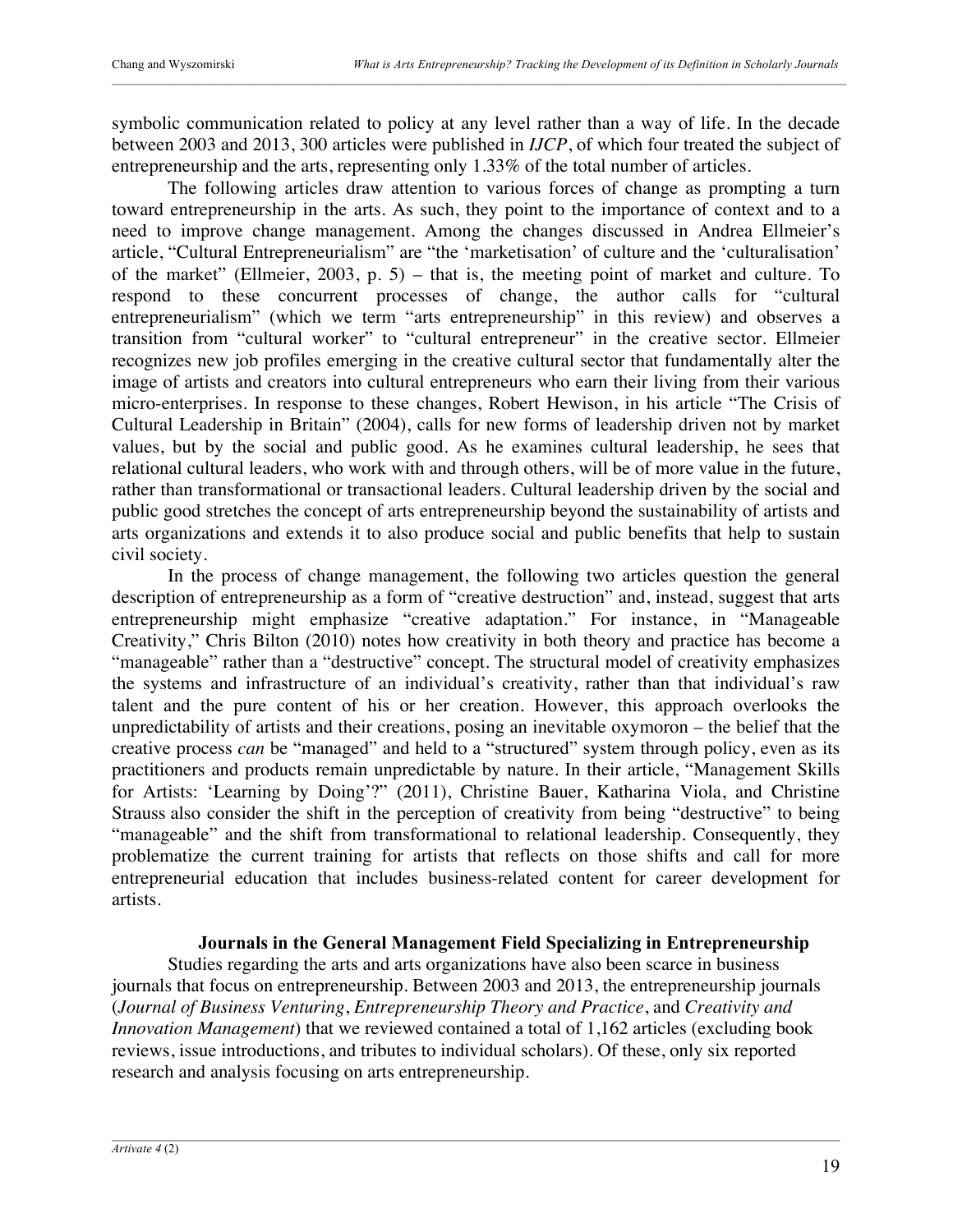*The Journal of Business Venturing (JBV)*, which has been published since 1986, introduced two articles in recent years that discuss the arts or the cultural sector. True to the journal's name, each of these articles focuses on how arts activities try to obtain venture capital. In "Nascent Ventures Competing for Start-up Capital: Matching Reputations and Investors" Joris J. Ebbers and Nachoem M. Wijnberg (2012) argue that investors cannot know whether a nascent venture is worth investing in, since it does not yet have an established reputation; however, investors can rely on the past reputations of a venture's founder based on his/her performance in earlier years. Thus the authors studied the reputations of Dutch producers and directors and examined their impact on investors. They use Selection System Theory to analyze the impact of different types of reputations on the behavior of investors. The professional reputations of individual artists play a significant role in securing funding not only from investors, but also from public and private donors. This article touches upon arts entrepreneurship to the extent that it focuses on investments in new projects in the Dutch film industry.

In 2013, Paul Belleflamme, Thomas Lambert, and Armin Schwienbacher published "Crowdfunding: Tapping the Right Crowd" in *JBV*. They address how for-profit, artistic, and cultural ventures use crowdfunding to raise external financing from a large number of small investors, namely the "crowd," with each person providing a very small amount. This type of fundraising is carried out in place of soliciting money from a small number of investors who are in a position to make larger contributions. The authors compare two forms of crowdfunding: in one, individuals are invited to pre-order a product; and in the other, they are asked to advance a fixed payment in exchange for a share of future profits. In both cases "crowdfunders" are assumed to enjoy "community benefits." Belleflamme et al. (2013) used a unified model to determine when an entrepreneur chooses one or the other forms of fund raising. They found that entrepreneurs pre-order when a relatively small initial capital is required compared with market size; otherwise, they engage in profit sharing.

*Entrepreneurship Theory and Practice (ET&P),* which has been issued since 1988, published two articles in recent years that examine entrepreneurial practices in the arts or cultural sector. The first article was "Learning from Levi-Strauss' Legacy: Art, Craft, Engineering, Bricolage, and Brokerage in Entrepreneurship." The authors, Bryan T. Stinchfield, Reed E. Nelson and Matthew S. Wood (2013), studied 23 entrepreneurs using grounded theory; they were interested in "less 'rational' entrepreneurial behaviors" (p. 889). From their findings, five types of entrepreneurial behavior emerged: art, craft, engineering, bricolage, and brokerage. They then considered the association between these types of entrepreneurship and the financial sustainability of the venture.

Also in *ET&P*, we found Kristine M. Kuhn and Tera L. Galloway's (2013) paper, "With a Little Help From My Competitors: Peer Networking Among Artisan Entrepreneurs." The authors implicitly challenge the general definition of arts entrepreneurs by focusing instead on "artisan entrepreneurs"-- those who sell their arts and crafts through e-commerce sites such as Etsy and Artfire. They surveyed 343 artisan entrepreneurs to learn about their uses of technology in giving and receiving advice and assistance, both formally and informally, which the authors call "soft support" (Kuhn & Galloway, 2013, p. 1). They found that the types of advice and support (friendship, creative ideas, or business management, among others) an artisan entrepreneur sought, depended on his or her type of motivation (creative-expression and business-oriented).

*Creativity and Innovation Management (C&IM),* which first appeared in 1992, publishes papers that discuss how imagination and innovation are organized and implemented in business,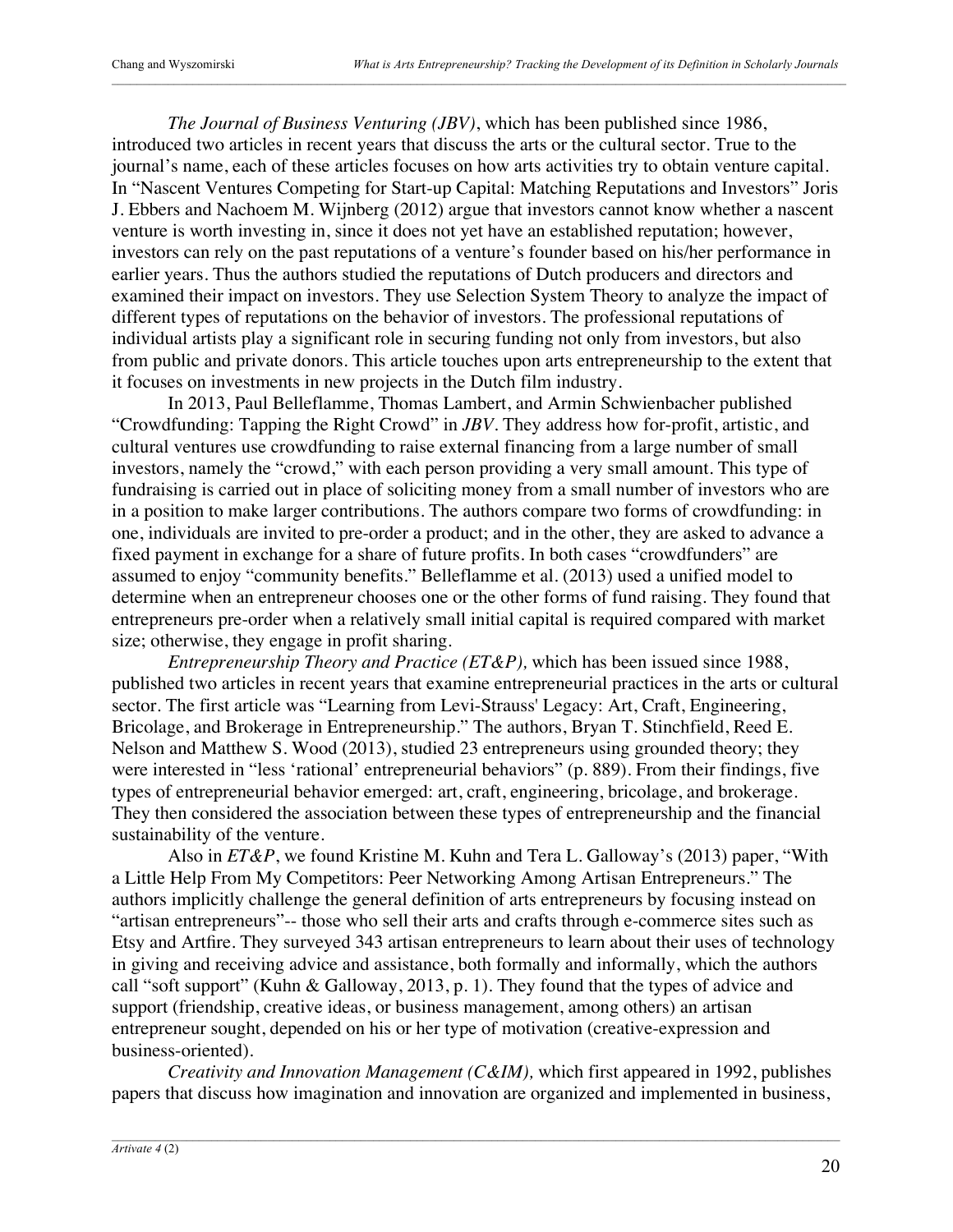with the goal to reduce the gap between theory and practice. In recent years, two articles were published in *C&IM* that are related to the arts. In "Bring in the Arts and Get the Creativity for Free: A Study of the Artists in Residence Project," Alexander Styhre and Michael Eriksson (2008) examine Artists in Residence, a ten-month project conducted in Sweden involving a collaboration of musicians, painters, actors, directors, dancers, and choreographers with a regular company so that artists would be in touch with the world of business. The goal of the project was to "think in new and creative ways" (Styhre & Eriksson, 2008, p. 47). The project showed the potential benefits of bringing artists into industry.

In "A Competence Portfolio for Professionals in the Creative Industries," Dana Mietzner and Martin Kamprath (2013) consider the impact of developments in media and ICT technologies on creative industries. Through a literature review, interviews, and workshops with industry experts, they investigate trends in what they call "competence shifts." The authors compile a portfolio consisting of professional, methodological, and personal-social competences for the creative industries, making recommendations regarding the competences that they felt needed to be included in training creative professionals.

### **Journals in Nonprofit, Voluntary, or Public-sector Marketing**

After reviewing the other journals in our study, we also decided to look at two leading nonprofit marketing journals. Since marketing was one of the most common themes in the arts entrepreneurship literature to date, we wanted to inquire whether journals focused on this particular meaning of "entrepreneurship" might prove a fruitful source of pertinent articles and ideas. Furthermore, since a significant segment of the arts are produced and presented by nonprofit organizations, we chose to concentrate on marketing journals concerned with nonprofit activity.

*Journal of Nonprofit & Public Sector Marketing (JNPSM*) was first published in 1996. Within the decade that we reviewed, we found eight articles on issues related to the arts sector, several articles on social entrepreneurship, with one special issue (2010 Volume 22 issue 2) devoted to social entrepreneurship. However, there were no articles in the *JNPSM* that address the subject of arts and entrepreneurship.

*International Journal of Nonprofit & Voluntary Sector Marketing (IJNVSM)* also began publishing in 1996. Among a total of 312 articles that appeared between 2003 and 2013, the journal published 46 articles about the arts; of these, only two (0.64%) address issues in arts entrepreneurship. In "Using Creativity to Achieve an Entrepreneurial Future for Arts Marketing," Ian Fillis and Ruth Rentschler (2005) address marketing behavior in non-profit arts organizations. They examine how art, marketing, and entrepreneurship are related to creativity – that is, how it is necessary to think creatively when managing one's arts organization to cope with the resource constraints. This paper utilizes creativity as a central concept to include a wide range of literatures to embrace non-linear, free thinking to solve current issues in arts marketing.

In 2006, Ruth Rentschler and Megan Cardmone published "Indigenous Innovators: The Role of Web Marketing for Cultural Micro-Enterprises," in which they discuss arts entrepreneurship. Focusing on the indigenous cultural sector in Australia, which annually contributes \$100 million to the country's economy, the authors note that most Australian indigenous cultural producers are micro-enterprises. Furthermore, due to their remote and isolated locations or few resources in urban areas, these micro-enterprises are struggling to market their cultural products. Incorporating two case studies, Rentschler and Cardmone discuss the innovative uses of information technology, exploring web marketing as a possible solution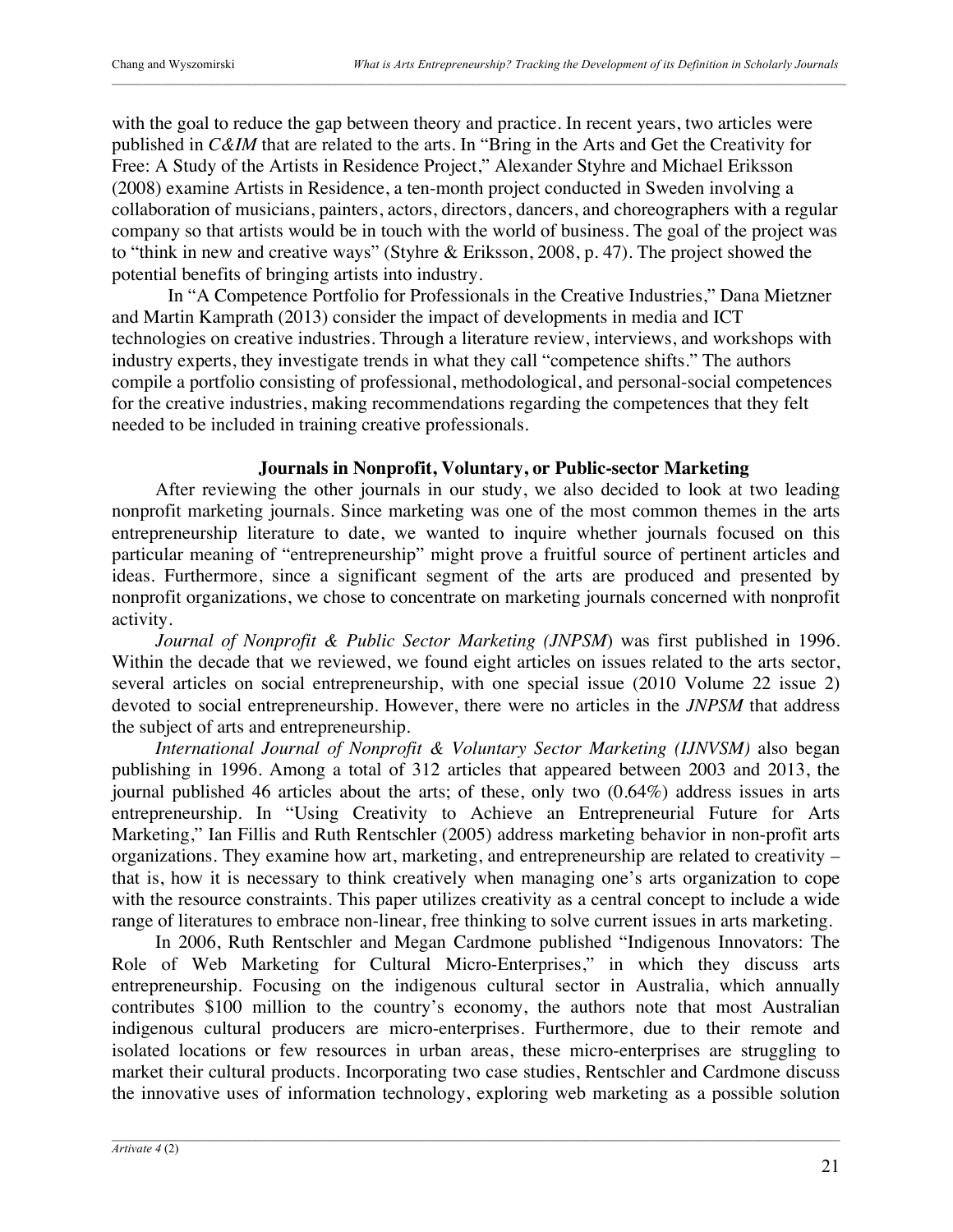for the struggling indigenous cultural micro-enterprises (ICME) and assess the attributes of effective web marketing.

## **Designative Patterns in the Scholarly Literature**

Despite a sense that arts entrepreneurship has been a hot topic in recent years, this review found that the scholarly literature on arts entrepreneurship has, in fact, been quite scarce. The preceding discussion of nine scholarly journals focused on arts management/policy, business journals concerned with entrepreneurship in general, and journals focused on marketing in nonprofit and public sectors during the years between 2003 and 2013. Of the number of articles reviewed, only 29 (31 including arts entrepreneurship education) arts entrepreneurship articles appeared among a total of 2,567 articles published during our period of concern. Although the number of articles is relatively small, many different phenomena were identified as exhibiting the phenomenon of arts entrepreneurship. Each meaning can be understood as offering at least a partial and implicit definition of the term. In other words, our vocabulary is primarily designative. The sheer variety of these meanings reinforces the often-noticed lack of consensus among researchers about the definition of arts entrepreneurship.

Table 2 below lists fifteen meanings of arts entrepreneurship that appeared in the literature reviewed. The list is presented in simple alphabetical form. The number of times a given meaning appeared in the literature is noted in the left hand column, with an additional column noting frequency of use in articles published in *Artivate,* launched in 2012. Note that the number of appearances exceeds the number of articles because many articles address more than one manifestation or defining topic.

The three most frequently used meanings of arts entrepreneurship refer to common business meanings of entrepreneurship: new ventures, locating new financial capital, and developing new markets. Similarly, the next most common meanings also appear frequently in the general business literature —networking and change management. (Change management is a term common to the nonprofit literature. Perhaps the more apposite business term is "creative destruction.")

Alternatively, many articles discuss more than one meaning or attribute of arts entrepreneurship in a single article. For example, a number of authors who explore arts organizational leadership as an exercise in entrepreneurship also argue that such leaders often aim to develop new forms of funding and/or new initiatives in audience/market development. Other authors who examine arts organization case studies combine leadership, change management, and opportunity spotting in the same discussion. Furthermore, organizational change is seen as being driven both/either by internal, organizational developments or by external, contextual factors. A number of authors touch on a role for new technology use in combination with other meanings. Yet other authors, particularly those dealing with individual artists and arts micro-enterprises, tend to integrate issues of new venture creation with venture capital acquisition (sometimes employing social media such as crowdsourcing) with networking. Those dealing with arts entrepreneurship in the public sector seem to emphasize opportunity spotting, with contextual sensitivity, networking, and recombination initiatives although such cases seldom use explicitly entrepreneurial terminology.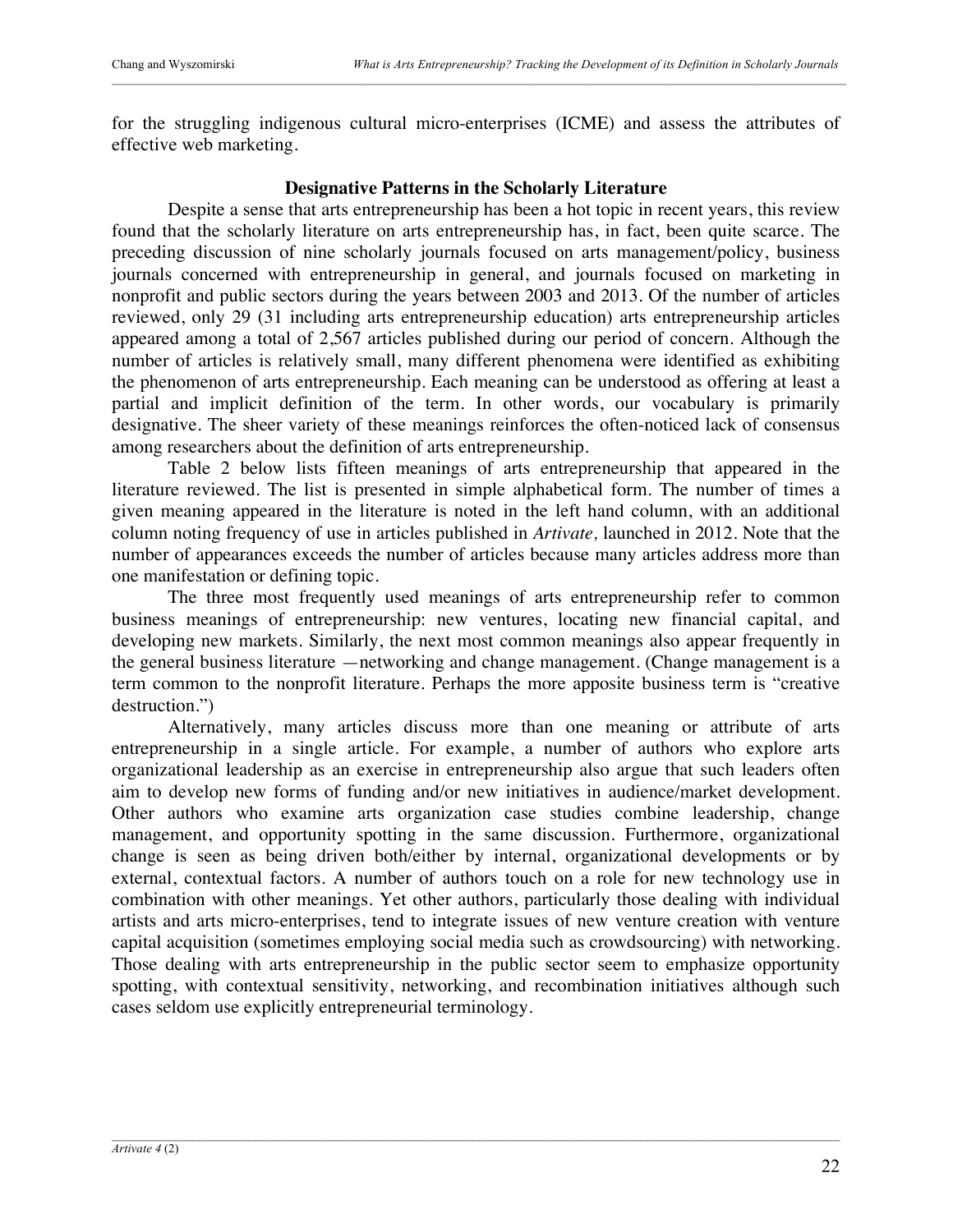| <b>Designated Meaning</b><br>( $N = Total # of meanings discussed$ ) | 7 journals<br>reviewed<br>$(N = 55)$ | 2 nonprofit<br>marketing<br>journals $(N=5)$ | <b>Artivate</b><br>$(N = 40)$ |
|----------------------------------------------------------------------|--------------------------------------|----------------------------------------------|-------------------------------|
| Arts Organization Leadership                                         | $\overline{3}$                       | 1                                            |                               |
| <b>Bricolage</b>                                                     | --                                   | $\overline{\phantom{a}}$                     | $\overline{2}$                |
| <b>Change Management</b>                                             | $\overline{4}$                       | $-$                                          | $-$                           |
| Competency/Skills/Education                                          | $\overline{4}$                       |                                              | $\overline{7}$                |
| <b>Funding Acquisition</b>                                           | 6                                    |                                              | 1                             |
| <b>Individual Artists/Small Business</b>                             | 11                                   | 1                                            | $\overline{4}$                |
| Local/regional Development                                           | $\overline{2}$                       |                                              | $\overline{2}$                |
| Marketing/Audience Development                                       | 6                                    | $-$                                          | $\overline{2}$                |
| Mindset/Personal Traits                                              | $\overline{2}$                       | 1                                            | $\overline{4}$                |
| Networking                                                           | $\overline{4}$                       |                                              | 1                             |
| New Technology Use                                                   | 3                                    | 1                                            | $\overline{2}$                |
| Partnerships                                                         | $\mathbf{1}$                         |                                              | $\overline{2}$                |
| Public Leadership/Policy Innovation                                  | $\mathbf{1}$                         | $-$                                          | --                            |
| <b>Opportunity Spotting</b>                                          | $\overline{2}$                       | --                                           | $\overline{7}$                |
| Recombination                                                        | $\overline{2}$                       |                                              | $\overline{2}$                |
| Social Enterprise                                                    | 1                                    | 1                                            | $\overline{4}$                |
| Theory/Types                                                         | 3                                    |                                              |                               |

*Table 2*. Designated Meanings of Arts Entrepreneurship

# **Examining the Specialized Literature:** *Artivate*

A new scholarly journal – *Artivate* – dedicated to developing the field discussion and to stimulating research on arts entrepreneurship began publishing in 2012. In their introductory article for the first issue, co-editors Gary Beckman and Linda Essig (2012) referred to the Journal " …as the first peer-reviewed platform for arts entrepreneurship scholarship originating in the U.S…"(p. 7). In the dialogue-structured article, Beckman describes arts entrepreneurship as a hybrid of disciplinary inputs and stakeholders, noting that "'…our product' is aesthetic, thus, our prefix separates us from the business school and our suffix separates us from the arts school, but the beauty of our field is that our title unites the two in a new way."(p. 1) and that "…what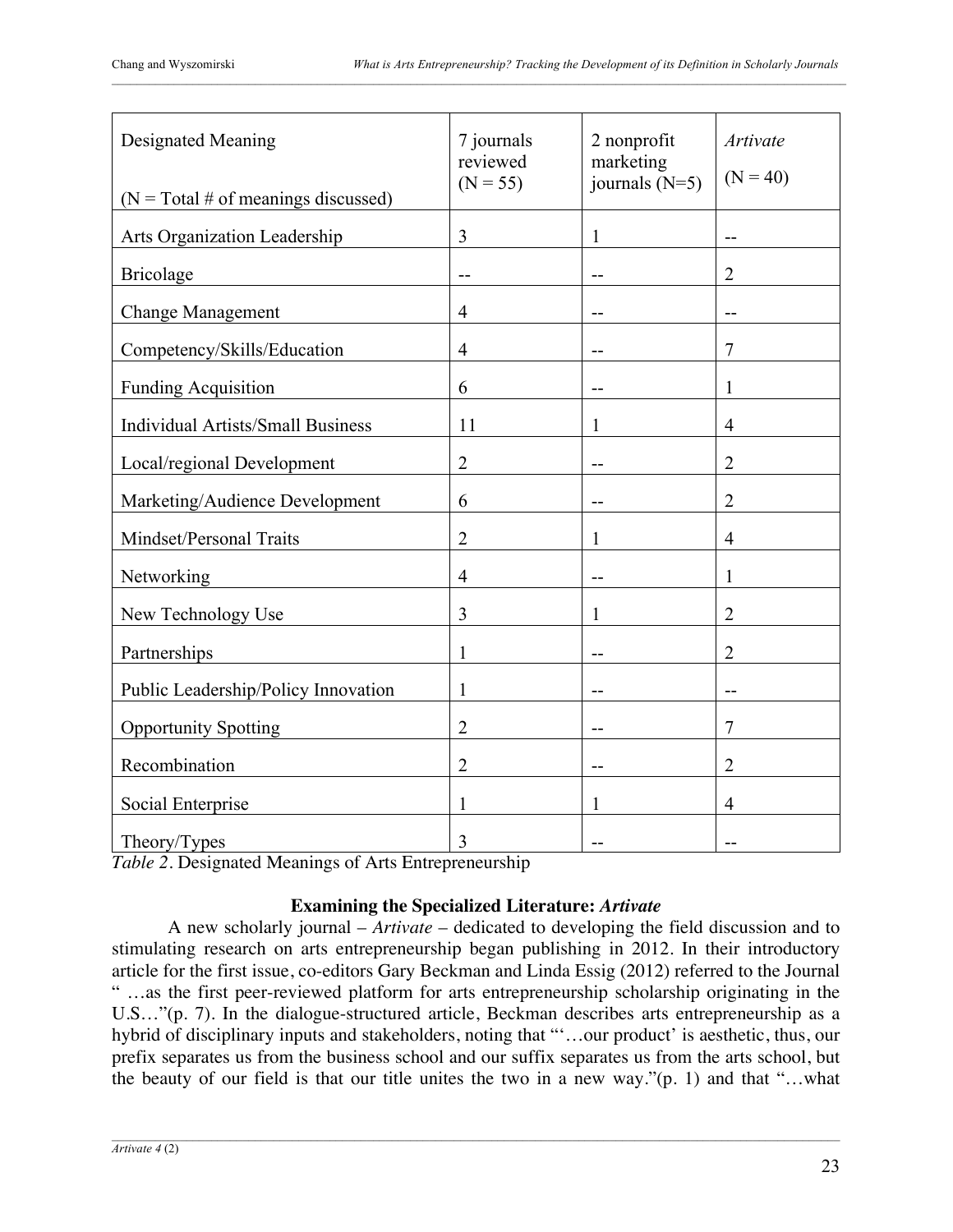*Artivate* publishes is aimed at assisting scholars, educators, decision and policy makers, emerging and working arts professionals, and the public in understanding the field" (p. 7).

The article goes on to discuss the emergence of interest in the subject in terms of contextual factors—such as the Culture Wars over arts and cultural policy; the impact of a changing economic climate on arts funding practices in both the public and private sectors; a growing recognition that artists have little practical training in managing their careers or their practice; and a search among arts and arts administration educators for better ways to prepare their students for professional success in the  $21<sup>st</sup>$  century.

Thus, the very field itself is an example of intellectual entrepreneurship: it recombines existing disciplinary elements into a new way to educate future generations of creative workers; as an exercise in change management; and as a shift from cultivating "best practices" to fostering opportunity spotting and innovation.

Given the focus of *Artivate*, it seems appropriate to compare how it has built upon, added to, and differed from the scholarly literature that largely preceded its appearance. *Artivate* published 5 issues between its appearance in 2012 and September of 2014. Each issue had three research-based articles which were peer reviewed for a total of 15 articles (Bonin-Rodriguez, 2012; Lord, 2012; Nytch, 2012; Essig, 2013; Roberts, 2013; Shockley & Frank, 2013; Mathew & Carl, 2013; Kolsteeg, 2013; White, 2013; Pollard & Wilson, 2014; Preece, 2014; Webb, 2014; Enhuber, 2014; Griffey, 2014; Welsh, Onishi, DeHoog, & Syed, 2014). Issue introductions and book reviews were not included in this count.

While this gives us a much smaller pool of articles to consider, they were all concerned with arts entrepreneurship. This pool generated nearly as many designated meanings  $(N=50)$  as the larger pool of articles reviewed in the journals the focused on arts administration and policy more generally as well as the general business journals on entrepreneurship (N=54) and nonprofit marketing (N=5). Looking at Table 2, we can see that the *Artivate* articles on arts entrepreneurship displayed many of the same meanings found in the more general literature review. However, a few additional meanings appeared in *Artivate*—these included bricolage, mindset, and social entrepreneurship. *Artivate* articles were also more likely to focus on two topics: 1) relevant competencies and skills as well as how these might be taught to artists and arts managers  $(n=7)$ , and 2) opportunity spotting  $(n=7)$ .

## **Moving From Case Studies to a Definitional "Recipe"**

Taking the literature as a whole, we can now offer a preliminary definition of "arts entrepreneurship" as a management process through which cultural workers seek to support their creativity and autonomy, advance their capacity for adaptability, and create artistic as well as economic and social value. Different combinations of resources can be directed toward different value equations and involve different risk calculations.

Seeing all these meanings and possible combinations, it would seem that the next step is to try to discern patterns or clusters that reduce the variety into a more manageable and parsimonious taxonomy. Recognizing the possible basis for the taxonomy should advance our understanding of the phenomenon of arts entrepreneurship. This, in turn, could help generate explanations and research hypotheses that would guide and facilitate not only practice but also pedagogy. Additionally, the fact that case studies seem to exhibit linkages among designations such as mindset, new ventures, and opportunity spotting in cases concerned with individual artists—also suggests that each designation is not an alternative meaning of arts entrepreneurship but rather represents different aspects of the entrepreneurial process.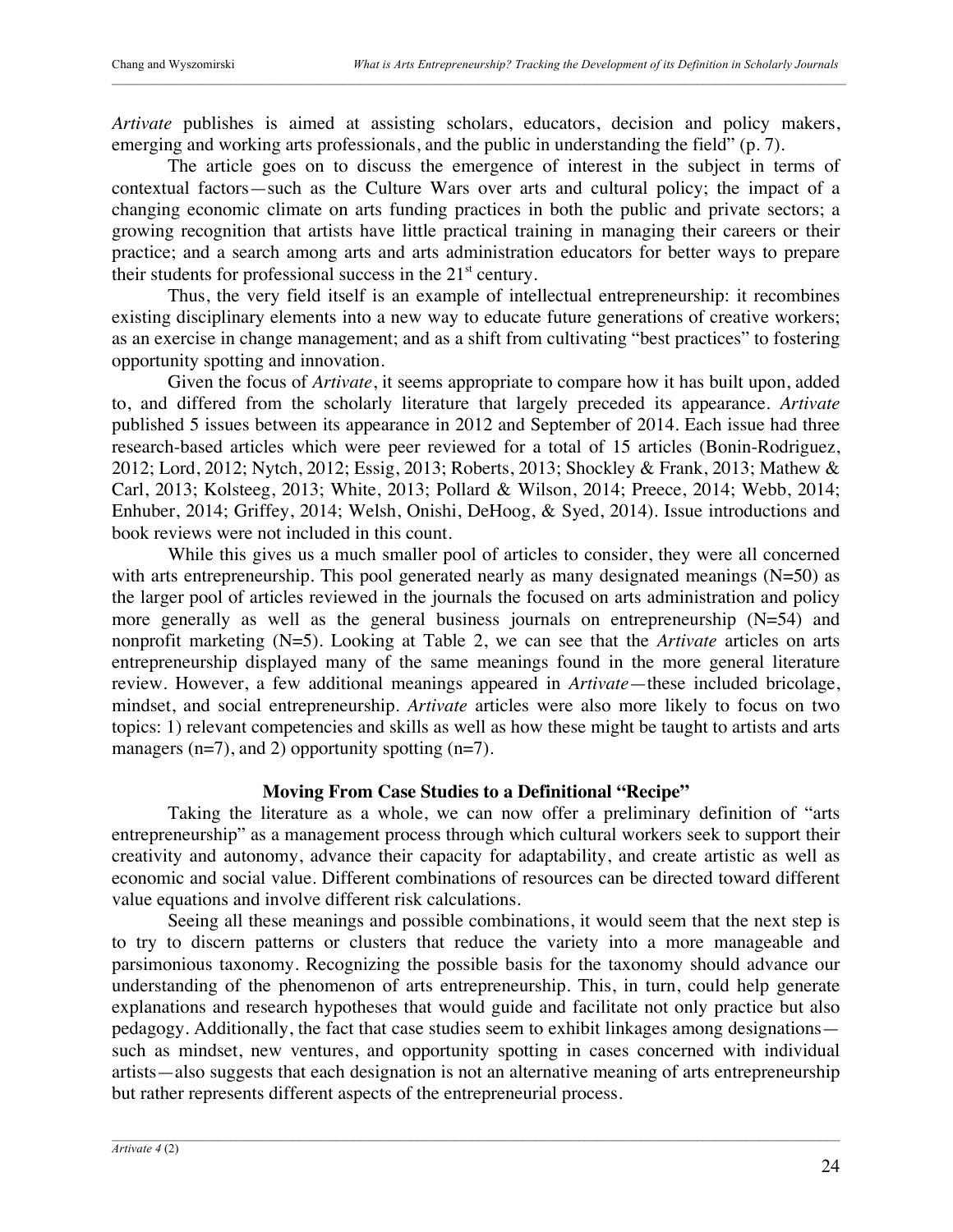So, what clusters emerge from the collection of meanings found in the literature reviewed? We start with an observation that the literature carries the assumption that entrepreneurship is a form of management, and as such, calls on actions, skills, and decisions to direct an endeavor to achieve a set purpose. In arts entrepreneurship, this management purpose involves an ongoing set of innovative choices and risks intended to recombine resources and pursue new opportunities in order to produce artistic, economic and social value. As Joseph Schumpeter, the founding theorist of entrepreneurship, has described it, the process recombines pre-existing elements of activity in a novel fashion involving a measure of risk (Schumpeter, 1934). For entrepreneurs in the arts, these risks can be three-fold: creativity risk, market risk, and career risk (Tremblay, 2008). Schumpeter argued that the functions of an entrepreneur were to reform or even revolutionize production and distribution by being alert to innovations in forces around them (e.g., new technology or invention) and changes in their environment (new market demographics, access to new markets, new sources of resources, etc.). Furthermore, for products of the creative and cultural industries there are also many opportunities for innovative value propositions, since they embody multiple types of value—economic and cultural (Throsby, 2001).

DEFINITION: arts entrepreneurship is a management process through which cultural workers seek to support their creativity and autonomy, advance their capacity for adaptability, and create artistic as well as economic and social value.

| order to produce artistic, economic and social value. |                 |                                |                |                     |
|-------------------------------------------------------|-----------------|--------------------------------|----------------|---------------------|
| Leadership                                            | Leadership      | Personal Capacity              | Personal       | External            |
| Vision                                                | Tools           |                                | Traits         | Environment         |
| <b>STRATEGIES</b>                                     | <b>TACTICS</b>  | <b>COMPETENCIES</b><br>/SKILLS | <b>MINDSET</b> | <b>CONTEXT</b>      |
| - New Ventures                                        | - New           | - Opportunity                  | - Perseverance | - Organization      |
| - Creative                                            | Marketing       | Spotting                       | - Risk-taking  | - Individual Artist |
| Enterprise                                            | Approach        | - Business Skill               | - Tolerance of | or Small            |
| - Career                                              | - Audience      | Acquisition                    | Failure        | <b>Business</b>     |
| Portfolios                                            | Development     | - Professional                 | - 0 pen-minded | - Artistic Field    |
| - Community or                                        | - New funding   | Development:                   |                | - Local/Regional    |
| Heritage                                              | Source          | Training and                   |                | Locale              |
| Enterprise                                            | - New Funding   | Education                      |                |                     |
| - Social                                              | Approach        |                                |                |                     |
| Enterprise                                            | - Networking    |                                |                |                     |
| - Change                                              | - Partnerships  |                                |                |                     |
| Management                                            | - Recombination |                                |                |                     |
| - Intrapreneur                                        | - Bricolage     |                                |                |                     |
|                                                       | - New           |                                |                |                     |
|                                                       | Technology      |                                |                |                     |

Arts Entrepreneur Purpose: the purpose of this management process involves an ongoing set of innovative choices and risks intended to recombine resources and pursue new opportunities in

|  | Table 3. Taxonomy of Arts Entrepreneurship Components |  |
|--|-------------------------------------------------------|--|
|  |                                                       |  |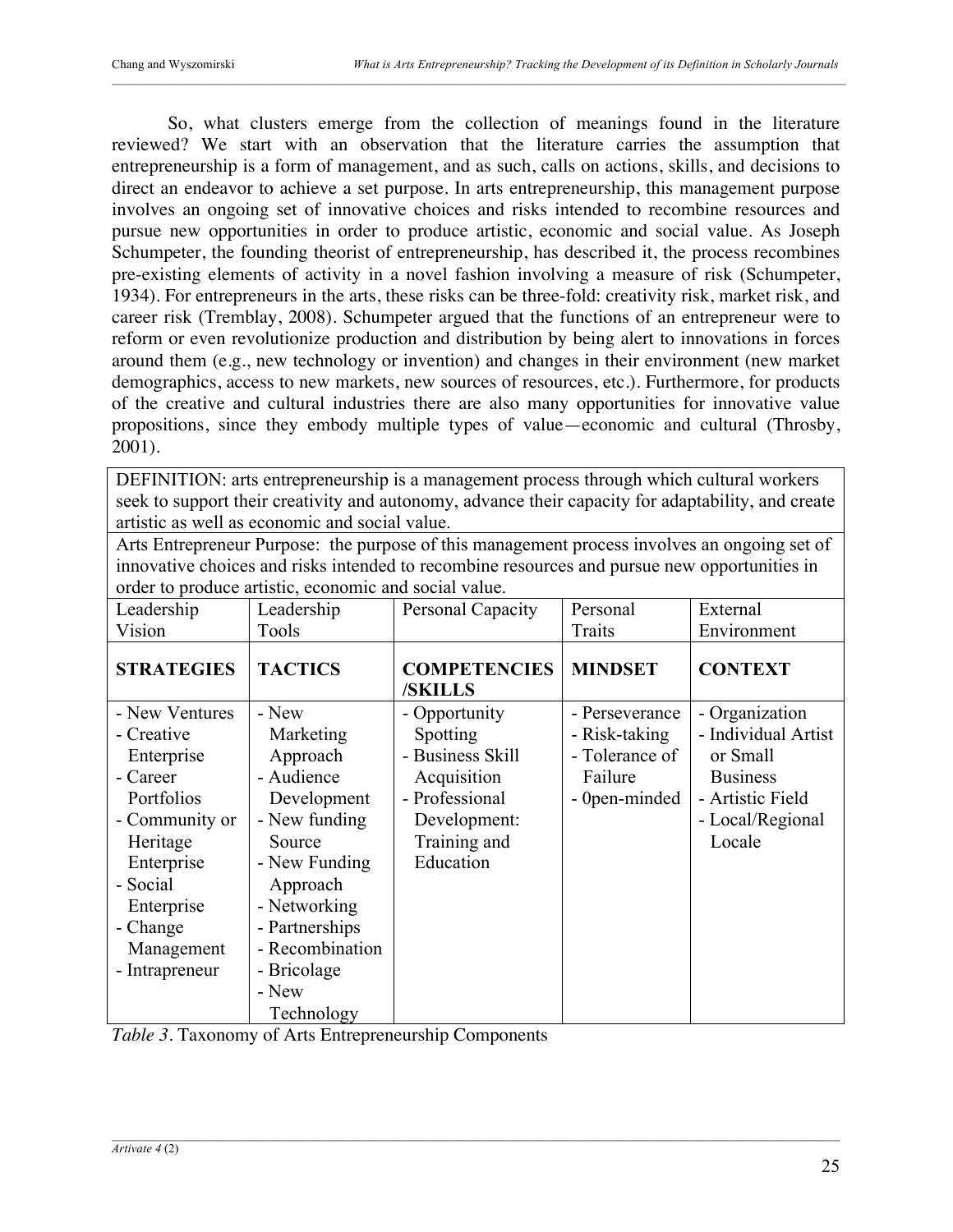These aspects cluster into five categories of considerations. Table 3 sets out these five categories and lists specific examples of each that have appeared in the literature that we reviewed. Each instance of arts entrepreneurship embodies a metaphorical "recipe" that includes at least one element from each category. Thus, arts entrepreneurship is a constant exercise in recombination.

- 1) Leadership categories include both strategies and tactics—or ends and means. Strategies identify the goals of value creation and the innovative vision. These can include new venture creation as independent microenterprises; arts based social entrepreneur activities; the creation of new artistic products or services relying on imagination; the promotion of policy change through policy entrepreneurship; selfmanagement of career transitions and the construction of career portfolios; managing change by recombination of "recipe" components; the generation of new cultural products and services relying on cultural heritage resources.
- 2) Tactics indicate the tools or approaches one intends to employ in implementing the strategic vision. Much of the research on art entrepreneurship has focused on the explorations of tactics—on developing new markets and reaching them in new ways; on using Internet and social networks to deliver and promote the distribution of the arts via digital technology; on the benefits and processes of cultivating partnerships between arts organizations as well as non-arts organizations; on the use of crowdsourcing methods of fundraising; and on turning bricolage into an innovative production approach.

While better understanding of these leadership ends and means tell us how arts entrepreneurs can act effectively, they do not help us understand (or teach) how to think entrepreneurially. Thus, there are also two categories of personal characteristics that must be added into the entrepreneurship "recipe:" Personal capacities and personality traits.

- 3) Personal Capacity consists of knowhow (competencies and skills) that effect the ability of an entrepreneurial leader to carry out the vision and to use implementation tactics. An often identified skill is opportunity spotting which is sometimes treated as a kind of intuition. Business skills are another frequently mentioned aspect of personal capacity. Sometimes discussions of personal capacity for entrepreneurship is discussed in term of how these competencies and skills can be acquired, namely through processes of training, education, and ongoing professional development.
- 4) Personality Traits and Mindset refers to qualities of character or to ways of thinking that are believed to be associated with entrepreneurial behavior. Frequently mentioned are being open-minded, perseverance, risk-taking, and tolerance for failure.
- 5) Finally, entrepreneurship does not take place in a vacuum; it must be sensitive to the external environment and conditions that the entrepreneur contends with. These external factors provide the context in which entrepreneurship is practiced. Studies of arts entrepreneurship generally specify whether the frame is organizational or individualistic. Case studies often frame the entrepreneurial setting as dependent on the art form at its core, hence stipulating whether a case is set in the performing arts, or even more particularly in the field of music, or in museums, or the film industry. Another significant contextual frame seems to be the actual community, geographic or spatial environment which shows up in explorations of how individual cities or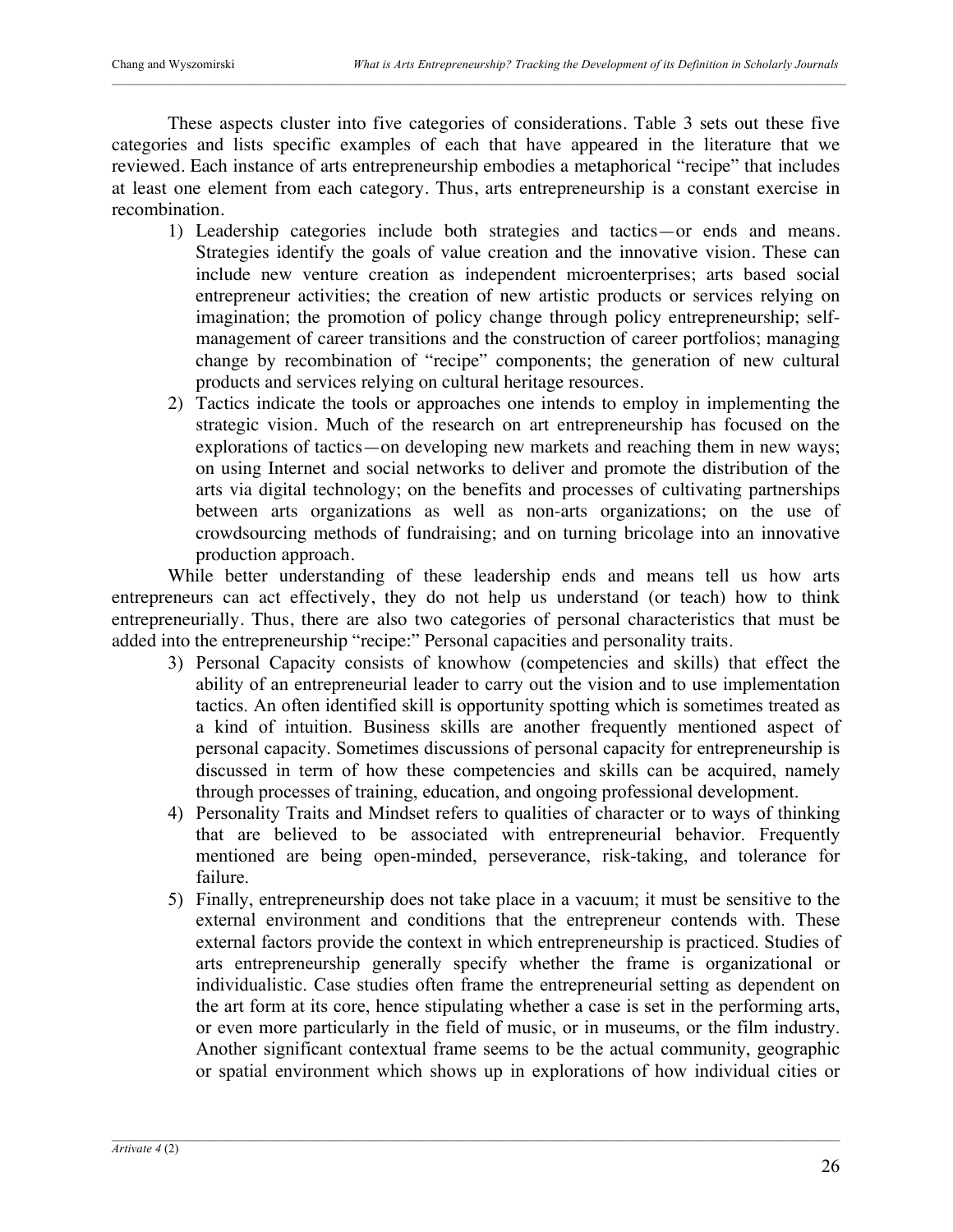regions seek to foster greater arts entrepreneurship or the development of creative and cultural industries.

With this set of categories, we can begin to understand why individual case studies often exhibit an implicit recipe in which a specific strategy (e.g, career portfolios) appears to be associated with a particular tactic (e.g. networking), with the acquisition of new (business or technological) skills acquired through training or education, by individuals who are risk-takers and persevering, and that these cases tend to involve individual artists who are either selfemployed or freelancers.

To understand such entrepreneurs, one must focus on the innovative combinations of strategy, tactics, individual skills, and mindset operating in each case and its context. If arts entrepreneurship is a constant exercise in recombination, then the possibility of flexible recipes begins to reveal what might be regarded as the recombinant DNA of arts entrepreneurship. We are only beginning to understand the interactions between leadership and personal categories, between context and choice of tactics, between certain mindsets and the ability to use certain tactics effectively. There are many gaps in our understanding of each category as well as the interactions among categories, but enough literature has begun to accumulate on the subject of arts entrepreneurship to show that we are dealing with a complex and dynamic phenomenon. These categories begin to allow us to see "variables" rather than simply variety. Variables enable us to hypothesize relationships and to frame researchable questions. The resultant capacity for explanation, prediction, and choice will, in turn, help us to build models as well as discover how we can teach entrepreneurship.

### **Next Steps: Exploring Other Types of Literature**

While the literature in scholarly journals that we reviewed provided a sample adequate to begin developing a layered and flexible definition for the phenomenon of arts entrepreneurship, it does not tell the whole story of the how our thinking on this concept has evolved. Aside from Artivate, which was designed to focus on arts entrepreneurship, the scholarly literature displayed an initial spurt around 2003-2004 with only sporadic contributions appearing thereafter. A consistent stream of arts entrepreneurship literature only emerges with the establishment of the specialized journal *Artivate*. This is not the expected pattern for the growth of an idea and of interest in defining and operationalizing it, neither does this literature document or explain the intense interest in arts entrepreneurship pedagogy. We believe that other streams of literature and discourse have contributed to the emergence of the arts entrepreneurship concept. One additional stream lies in a number of scholarly books, most often edited collections, that produced literature that might otherwise have appeared in journals (e.g., Doig & Hargrove, 1990; Hagoort  $\&$ Kooyman, 2009; Hagoort, Thomassen, & Kooyman, 2012; Henry, 2007; Scherdin & Zander, 2011). Another stream can be traced through projects and studies that were stimulated by Foundation initiatives (e.g., Aageson, 2010; Beckman, 2007; Jackson, Kabwasa-Green, Herranz, Ferryman & Rosenstein, 2003; Markusen, 2013; Mirikitani, 2008). Yet another stream is evident in policy-directed research and program initiatives undertaken both in the US and abroad, especially in the Commonwealth nations (e.g., Higher Education Academy Art Design Media Subject Centre & National Endowment for Science, Technology and the Arts, 2007; HKU, 2010). And finally, we can also explore the literature published in arts disciplinary journals such as *Theatre Topics* and *Arts Education Review* for single field discussions. Only by tracing these additional streams of arts entrepreneurship literature can we piece together a more holistic understanding of the emergence of the concept of arts entrepreneurship as it currently exists.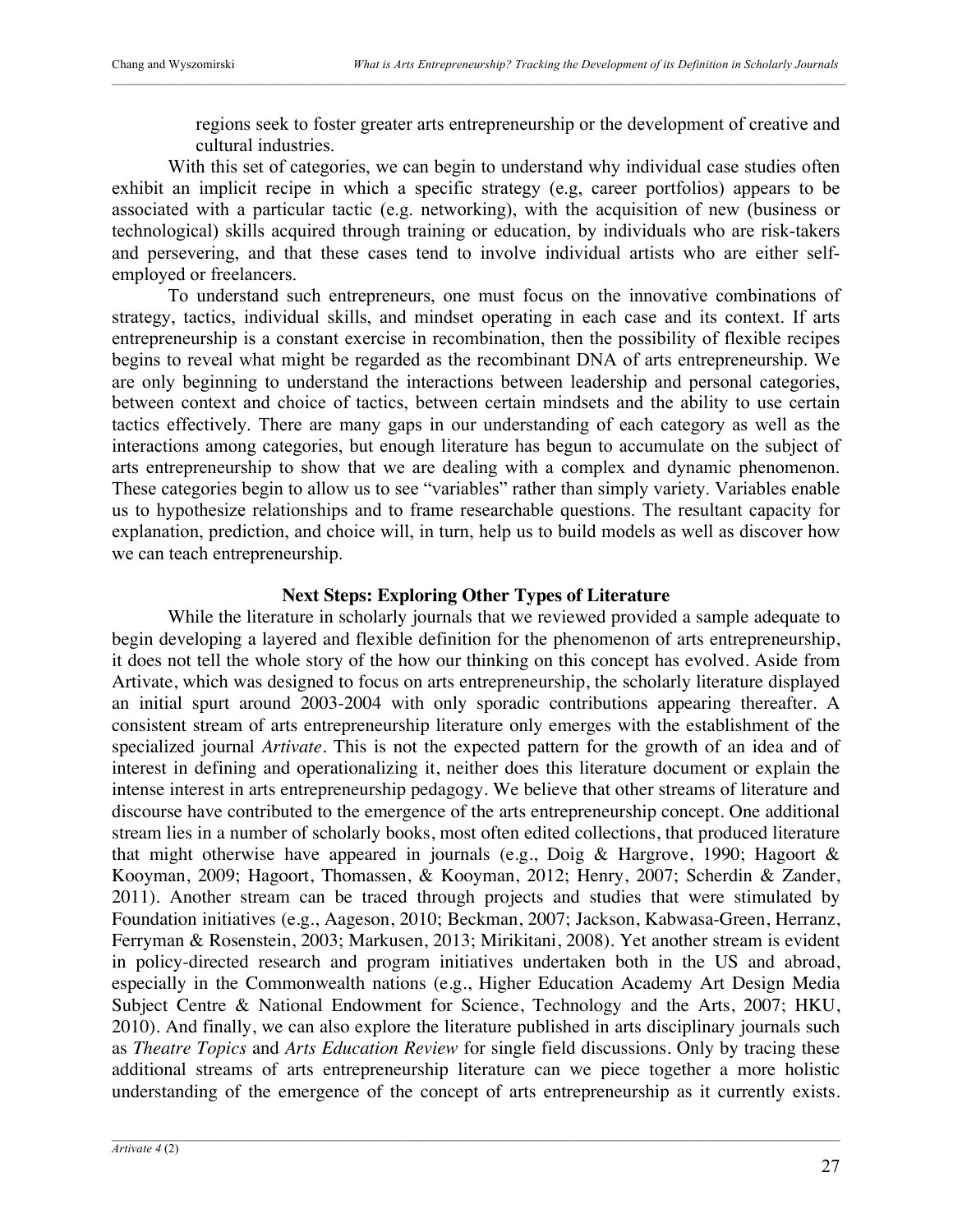These are avenues of further research that we are continuing to explore and hope to share with the field in the near future.

### **References**

- Aageson, T. (2010). *Cultural entrepreneurship: At the crossroads of people, place and prosperity (a report to the W.K. Kellogg Foundation)*. Santa Fe, NM: Global Center for Cultural Entrepreneurship.
- Abfalter, D. (2013). Authenticity and respect: Leading creative teams in the performing arts. *Creativity and Innovation Management*, *22*(3), 295-306.
- Bauer, C., Viola, K., & Strauss, C. (2011). Management skills for artists: 'learning by doing'?. *International Journal of Cultural Policy*, *17*(5), 626-644.
- Beckman, G. D. (2007). "Adventuring" arts entrepreneurship curricula in higher education: An examination of present efforts, obstacles, and best practices. *The Journal of Arts Management, Law, and Society*, *37*(2), 87-112.
- Beckman, G. & Essig, L. (2012). Arts entrepreneurship: A conversation. *Artivate: A Journal of Entrepreneurship in the Arts, 1*(1), 1-8.
- Belleflamme, P., Lambert, T., & Schwienbacher, A. (2013). Crowdfunding: Tapping the right crowd. *Journal of Business Venturing*.
- Bilton, C. (2010). Manageable creativity. *International Journal of Cultural Policy*,*16*(3), 255- 269.
- Bonin-Rodriguez, P. (2012). What's in a name? Typifying artist entrepreneurship in communitybased training. *Artivate: A Journal of Entrepreneurship in the Arts, 1*(1), 9-24.
- Burton, C. (2003). Scoping the challenge: Entrepreneurial arts management in times of uncertainty. *The Journal of Arts Management, Law, and Society*,*33*(3), 185-195.
- Cardamone, M., & Rentschler, R. (2006). Indigenous innovators: The role of web marketing for cultural micro‐enterprises. *International journal of nonprofit and voluntary sector marketing*, *11*(4), 347-360.
- Colbert, F. (2003). Entrepreneurship and leadership in marketing the arts. *International Journal of Arts Management,6*(1) 30-39.
- DiMaggio, Paul. (1982). Cultural entrepreneurship in nineteenth-century Boston, *Media*, *Culture and Society, 4*, 33-50.
- Doig, J. W., & Hargrove, E. C. (Eds.). (1990). *Leadership and innovation: Entrepreneurs in government*. Baltimore, MD: Johns Hopkins University Press.
- Dos Santos, B. L., Holsapple, C. W., & Ye, Q. (2011). The intellectual influence of entrepreneurship journals: A network analysis. *Entrepreneurship Theory and Practice*, *35*(4), 735-754.
- Ellmeier, A. (2003). Cultural entrepreneurialism: on the changing relationship between the arts, culture and employment. *The International Journal of Cultural Policy*, *9*(1), 3-16.
- Enhuber, M. (2014). How is Damien Hirst a cultural entrepreneur?. *Artivate: A Journal of Entrepreneurship in the Arts, 3*(2), 3-20.
- Essig, L. (2013). Frameworks for Educating the Artist of the Future: Teaching Habits of Mind for Arts Entrepreneurship. *Artivate: A Journal of Entrepreneurship in the Arts, 1*(2), 65- 78.
- Fillis, I. (2004). The entrepreneurial artist as marketer: Drawing from the smaller-firm literature. *International Journal of Arts Management, 7*(1) 9-21.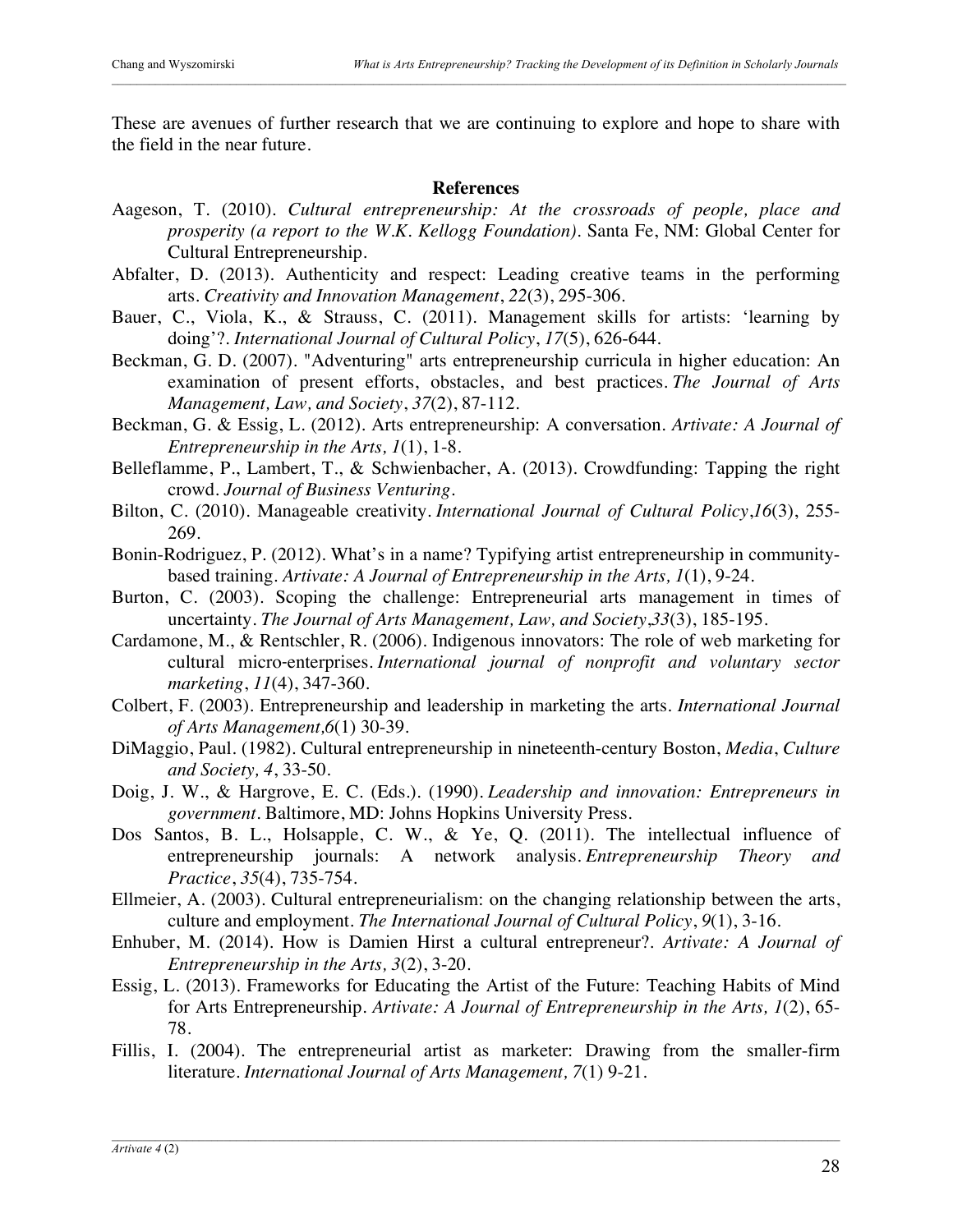- Fillis, I., & Rentschler, R. (2005). Using creativity to achieve an entrepreneurial future for arts marketing. *International Journal of Nonprofit and Voluntary Sector Marketing*, *10*(4), 275-287.
- Geursen, G., & Rentschler, R. (2003). Unraveling cultural value. *The Journal of Arts Management, Law, and Society*, *33*(3), 196-210.
- Griffin, D. (2003). Leaders in museums: Entrepreneurs or role models?.*International Journal of Arts Management, 5*(2), 4-14.
- Hagoort, G., & Kooyman, R. (Eds.). (2009). *Creative industries: Colourful fabric in multiple dimensions*. Delft, The Netherlands: Eburon Uitgeverij BV.
- Hagoort, G., Thomassen, A., & Kooyman, R. (Eds.). (2012). *Pioneering Minds Worldwide: On the Entrepreneurial Principles of the Cultural and Creative Industries.* Delft, The Netherlands: Eburon Uitgeverij BV.
- Hausmann, A. (2010). German artists between Bohemian idealism and entrepreneurial dynamics: Reflections on cultural entrepreneurship and the need for start-up management. *International Journal of Arts Management*, *12*(2), 17-29.
- Henry, C. (Ed.). (2007). *Entrepreneurship in the creative industries: An international perspective*. Cheltenham, UK: Edward Elgar Publishing.
- Hewison, R. (2004). The crisis of cultural leadership in Britain. *International Journal of Cultural Policy*, *10*(2), 157-166.

Higher Education Academy Art Design Media Subject Centre & National Endowment for Science, Technology and the Arts. (2007). *Creating Entrepreneurship: entrepreneurship education for the creative industries*. Retrieved from http://www.adm.heacademy.ac.uk/projects/adm-hea-projects/creating-entrepreneurshipentrepreneurship-education-for-the-creative-industries/

- HKU. (2010).*TheEntrepreneurialDimensionoftheCulturalandCreativeIndustries*. HogeschoolvordeKunstenUtrecht, Utrecht. Retrieved from http://www.creativwirtschaft.at/document/11\_StudyontheEntrepreneurialDimensionofthe CulturalandCreativeIndustries.pdf
- Jackson, J., & Oliver, T. (2003). Personal networks theory and the arts: a literature review with special reference to entrepreneurial popular musicians. *The Journal of Arts Management, Law, and Society*, *33*(3), 240-256.
- Jackson, M. R., Kabwasa-Green, F., Swenson, D., Herranz, J., Ferryman, K., Atlas, C., & Rosenstein, C. E. (2003). *Investing in creativity: a study of the support structure for US artists*. Washington, DC: The Urban Institute.
- Kolsteeg, J. (2013). Situated cultural entrepreneurship. *Artivate: A Journal of Entrepreneurship in the Arts, 2*(3), 3-13.
- Kuhn, K. M., & Galloway, T. L. (2015). With a little help from my competitors: Peer networking among artisan entrepreneurs. *Entrepreneurship Theory and Practice*, *39*(3), 571-600.
- Lord, C. (2012). Shattering the myth of the passive spectator: Entrepreneurial efforts to define and enhance participation in "non-participatory" Art. *Artivate: A Journal of Entrepreneurship in the Arts, 1*(1), 35-49.
- Mathew, V. & Carl, P. (2013). Culture coin: A commons-based, complementary currency for the arts and its impact on scarcity, virtue, ethics, and the imagination. *Artivate: A Journal of Entrepreneurship in the Arts, 2*(3), 14-27.
- Markusen, A. (2013). *How cities can nurture cultural entrepreneurs*. Kansas City, MO: Ewing Marion Kaufmann Foundation. Retrieved from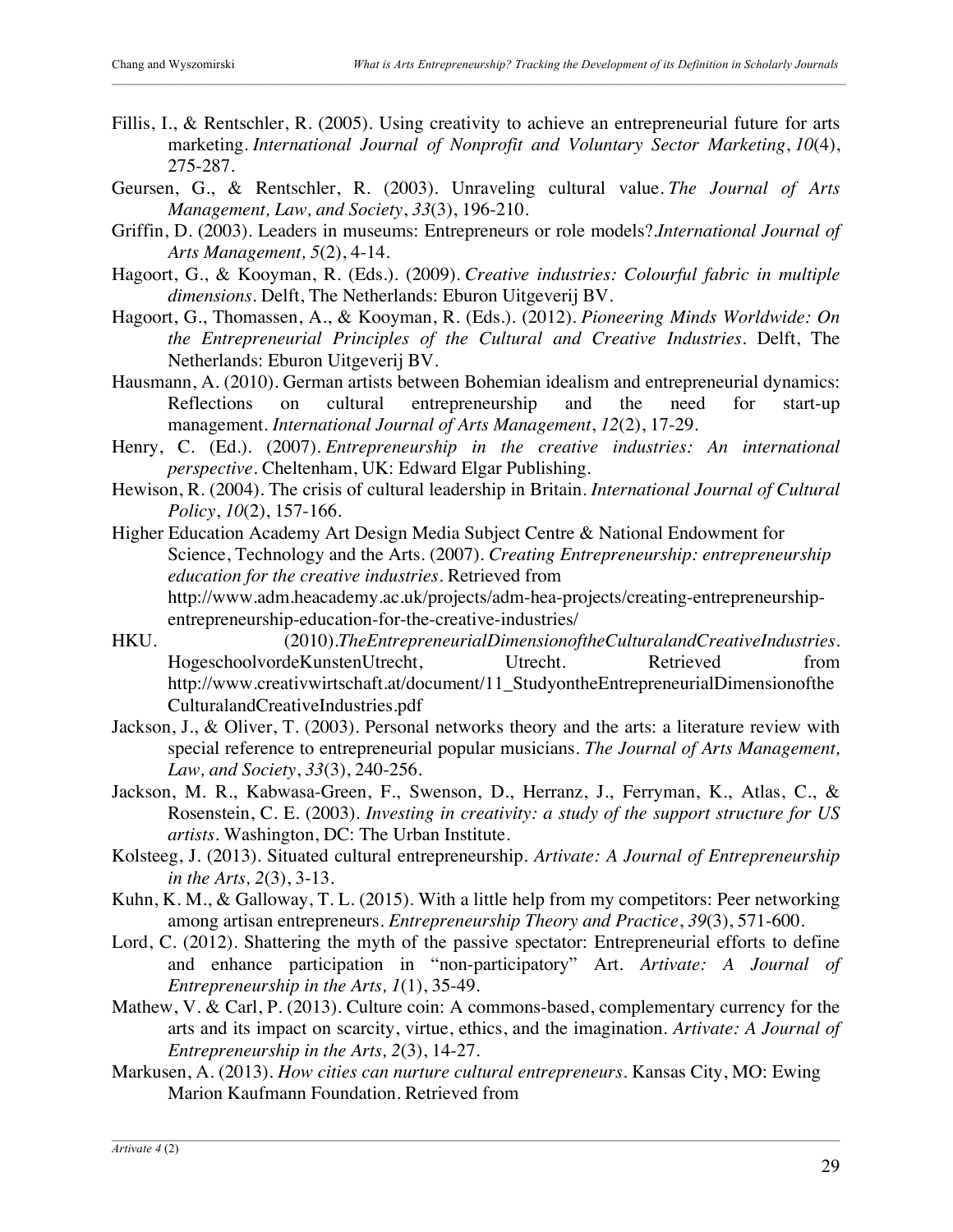http://www.kauffman.org/~/media/kauffman\_org/research%20reports%20and%20covers/ 2013/11/cultural%20entrepreneurs%20report.pdf

- McNicholas, B. (2004). Arts, culture and business: A relationship transformation, a nascent field. *International Journal of Arts Management, 7*(1), 57-69.
- Mietzner, D., & Kamprath, M. (2013). A competence portfolio for professionals in the creative industries. *Creativity and Innovation Management*, *22*(3), 280-294.
- Mirikitani, C. (2008). *Business of art: An artist's guide to profitable self-employment*. Los Angeles, CA: The Center for Cultural Innovation.
- Mulcahy, K. V. (2003). Entrepreneurship or cultural Darwinism? Privatization and American cultural patronage. *The Journal of Arts Management, Law, and Society*, *33*(3), 165-184.
- Nytch, J. (2012). The case of the Pittsburgh new music ensemble: An illustration of entrepreneurial theory in an artistic setting. *Artivate: A Journal of Entrepreneurship in the Arts, 1*(1), 25-34.
- Paris, T., & Leroy, F. (2014). Managing transition in an artistic company with entrepreneurial management: A case study of Groupe Bernard Loiseau. *International Journal of Arts Management, 16*(2). 42-54.
- Pollard, V. & Wilson, E. (2014). The "entrepreneurial mindset" in creative and performing arts higher education in Australia. *Artivate: A Journal of Entrepreneurship in the Arts, 3*(1), 3-22.
- Preece, S. B. (2011). Performing arts entrepreneurship: Toward a research agenda. *The Journal of Arts Management, Law, and Society*, *41*(2), 103-120.
- Preece, S. B. (2014). Social bricolage in arts entrepreneurship: Building a jazz society from scratch. *Artivate: A Journal of Entrepreneurship in the Arts, 3*(1), 23-34.
- Radbourne, J. (2003). Regional development through the enterprise of arts leadership. *The Journal of Arts Management, Law, and Society*, *33*(3), 211-227.
- Rentschler, R. (2003). Culture and entrepreneurship introduction. *The Journal of Arts Management, Law, and Society*, *33*(3), 163-164.
- Rentschler, R., & Kirchner, T. A. (2012). Arts management/marketing journal citation analysis: Assessing external impact. *Arts Marketing: An International Journal*, *2*(1), 6-20.
- Rentschler, R., & Shilbury, D. (2008). Academic assessment of arts management journals: A multidimensional rating survey. *International Journal of Arts Management, 10*(3), 60-71.
- Roberts, J. (2013). Infusing entrepreneurship within non-business disciplines: Preparing artists and others for self-employment and entrepreneurship. *Artivate: A Journal of Entrepreneurship in the Arts, 1*(2), 53-64.
- Scherdin, M., & Zander, I. (Eds.). (2011). *Art entrepreneurship*. Cheltenham, UK: Edward Elgar Publishing.
- Schumpeter, J. A. (1934). *The theory of economic development: An inquiry into profits, capital, credit, interest, and the business cycle*. Cambridge, MA: Harvard University Press.
- Shockley, G. E. & Frank, P.M. (2013). Dostoevsky's "the grand inquistor": Adding an ethical component to the teaching of non-market entrepreneurship. *Artivate: A Journal of Entrepreneurship in the Arts, 1*(2), 79-91.
- Stinchfield, B. T., Nelson, R. E., & Wood, M. S. (2013). Learning from Levi‐Strauss' legacy: Art, craft, engineering, bricolage, and brokerage in entrepreneurship. *Entrepreneurship Theory and Practice*, *37*(4), 889-921.
- Styhre, A., & Eriksson, M. (2008). Bring in the arts and get the creativity for free: A study of the artists in residence project. *Creativity and Innovation Management*, *17*(1), 47-57.